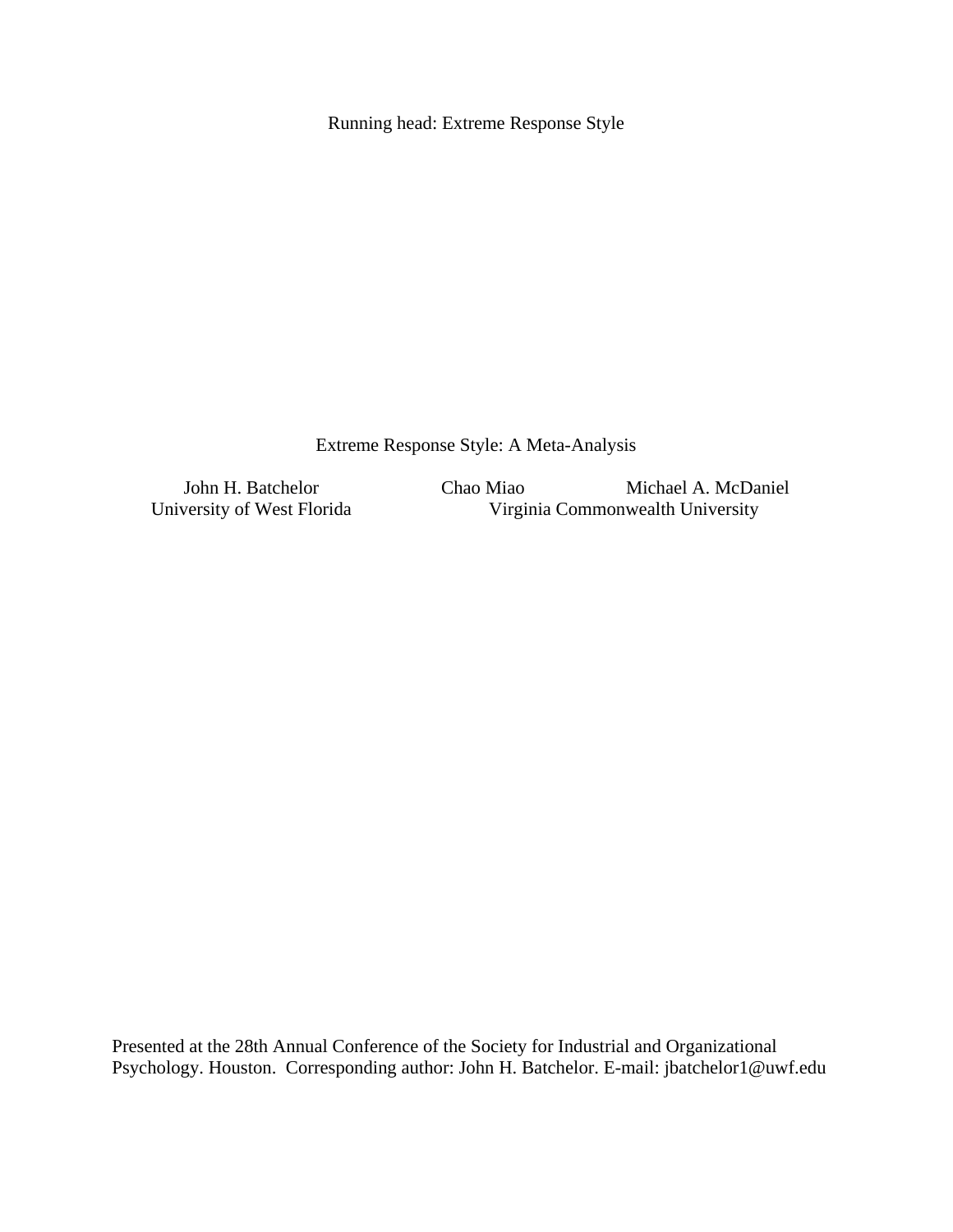### Abstract

One high on extreme response style (ERS) would endorse extreme values on the endpoints on a Likert scale, whereas one low on ERS would endorse more mid-scale values. This meta-analysis synthesizes the ERS literatures and explores the correlates of ERS. It supports the existence of race and gender difference regarding ERS. Variables, such as intelligence and acquiescence, are found to be negatively and positively related to ERS respectively. Vector correlation analyses reveal that (a) age has non-linear relationship with ERS, (b) education is negatively related to ERS, and (c) number of points/items in scale is positively related to ERS.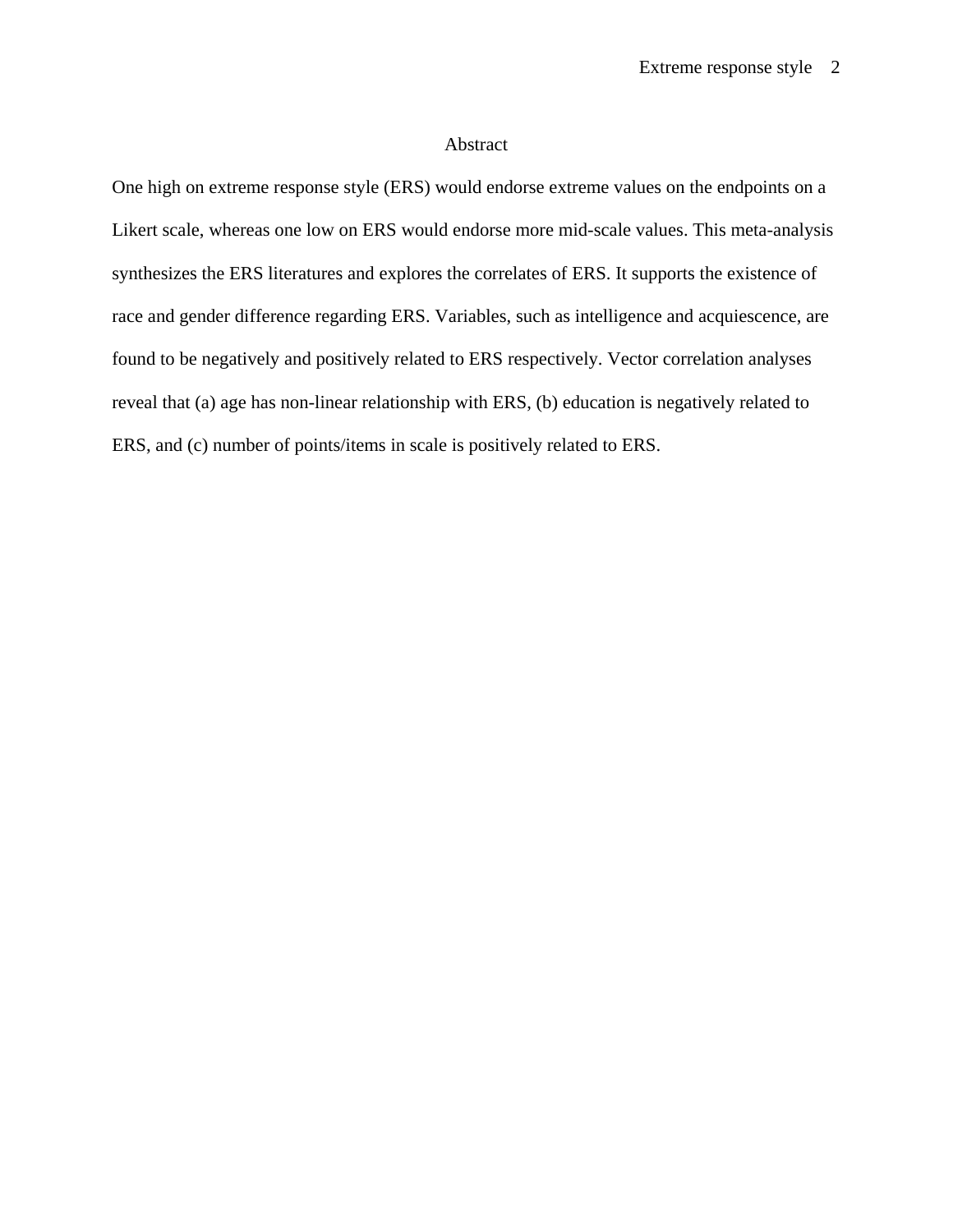### Extreme Response Style: A Meta-Analysis

Extreme response style (ERS) is the tendency to prefer responding using extreme endpoints on rating scales. Thus, one high on ERS would tend to endorse either high or low values on a Likert scale, but one low on ERS would tend to endorse more mid-scale values. Thus, ERS, sometimes called extreme responding (Lau, 2005), is the opposite of the central tendency response style (Naemi, Beal, & Payne, 2009). ERS might best be viewed as a content irrelevant factor that can influence an individual's response to rating scales (Cronbach, 1946, 1950). A response style, such as ERS, is typically viewed as stable across time and situations (Jackson & Messick, 1958; Lau, 2007).

The presence of ERS may result in bias with respect to construct measurement and associations with other variables (Moors, 2004). ERS can be particularly damaging to measurement when scales lack item balance with respect to item direction. For example, a conscientiousness scale in which all items are phrased such that high ratings always indicate high conscientiousness would be unbalanced. Even when items in scales are balanced, ERS adds constructs-irrelevant variance to the ratings scales. Also, some measures cannot be readily balanced. For example, in job analysis, it would be cumbersome to balance ratings scales concerning importance of skills or frequency of task performance. Because ERS increases construct-irrelevant variance, it inflates within group variance and this reduces statistical power. Also, the construct-irrelevant ERS variance will reduce the magnitude of relationships among variables.

McDaniel, Psotka, Legree, Yost, and Weekley (2011) demonstrated that ERS can be particularly damaging in measures that are consensually scored. Consensual scoring is often used in situational judgment tests. In consensual scoring, expert judges are often used to identify best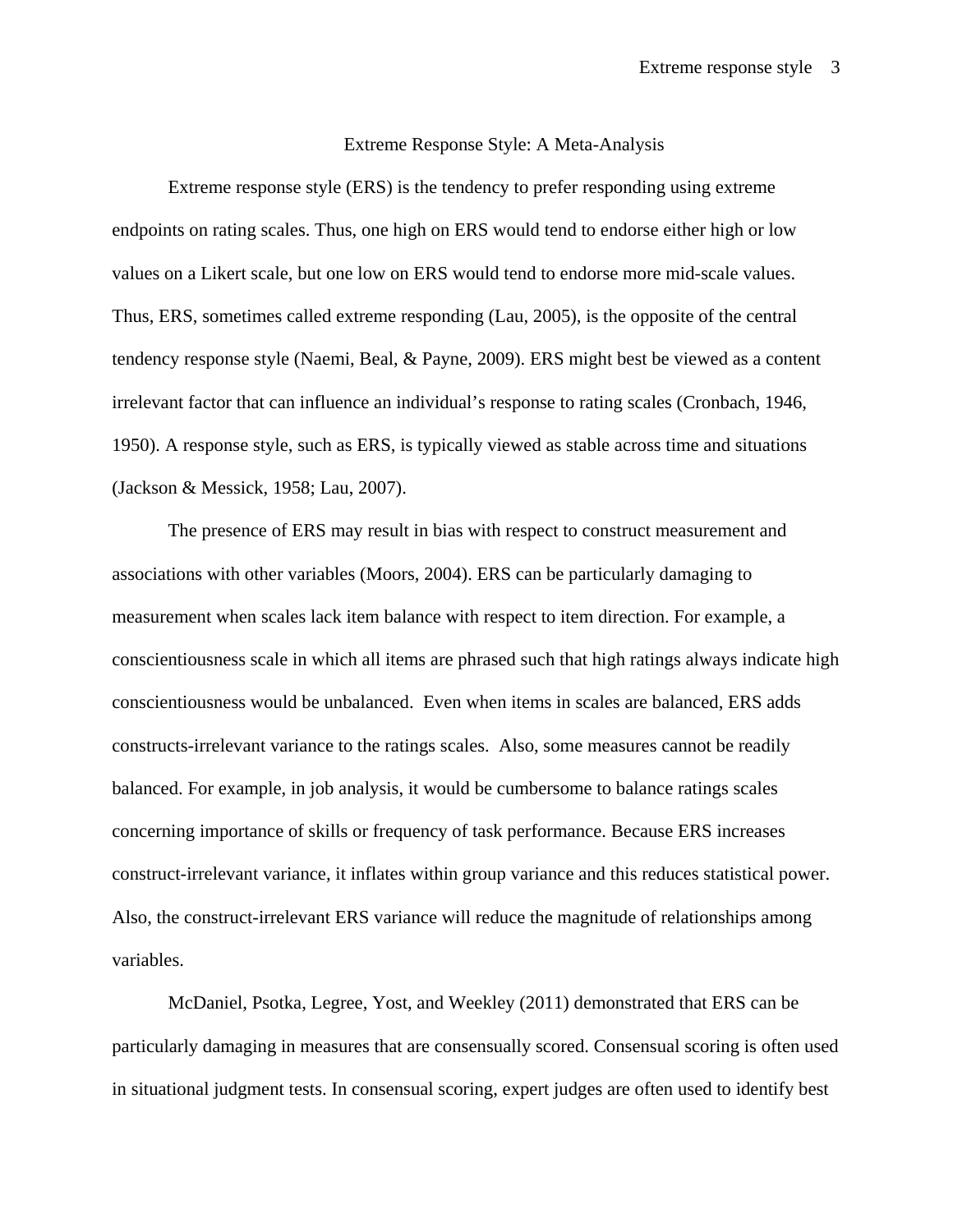response and on Likert-format response scale, scores are expressed as deviations of the respondent's Likert ratings from the expert judge ratings. Because the expert judge ratings are more likely to be found near the center of the Likert scale than at the extremes of the scales, respondents with ERS tendencies score lower, on average, than respondents with limited or no ERS tendencies.

Although ERS has been investigated since the early 1950's (Berg, 1953), its effects are usually ignored by researchers (Hamilton, 1968; Paulhus, 1991). Through a meta-analytic summary of the literature, this paper seeks to clarify the literature and renew interest in ERS,

Our first hypothesis pertains to race. Past research has shown Blacks, on average, are more likely to engage in extreme responding than Whites (Bachman & O'Malley, 1984; Berg & Collier, 1953). Hispanic respondents have been shown to engage in higher degrees of ERS than Whites (Clarke, 2000; Hui & Triandis, 1989) and Asian-Americans have been shown to engage in less ERS than White-Americans (Grandy, 1998). Bachman et al. (2010) found that Blacks were most likely to engage in ERS followed by Hispanics, with Whites and Asians exhibiting the lowest levels of ERS. Thus, we offer:

H1: Black and Hispanics show more ERS than Whites and Asians.

 Research concerning sex differences in ERS in this area is contradictory but the magnitude of sex differences tend to be small. Some studies report no difference for gender with respect to ERS (i.e. Zuckerman et al., 1965; Greenleaf, 1992). Others show females engaging in more ERS than males (Adams & Berg, 1961). In Lau's (2005) qualitative review, he concluded that the preponderance of evidence on ERS suggest that females engage in more ERS than males. Thus, we offer:

H2. Females show more ERS than males.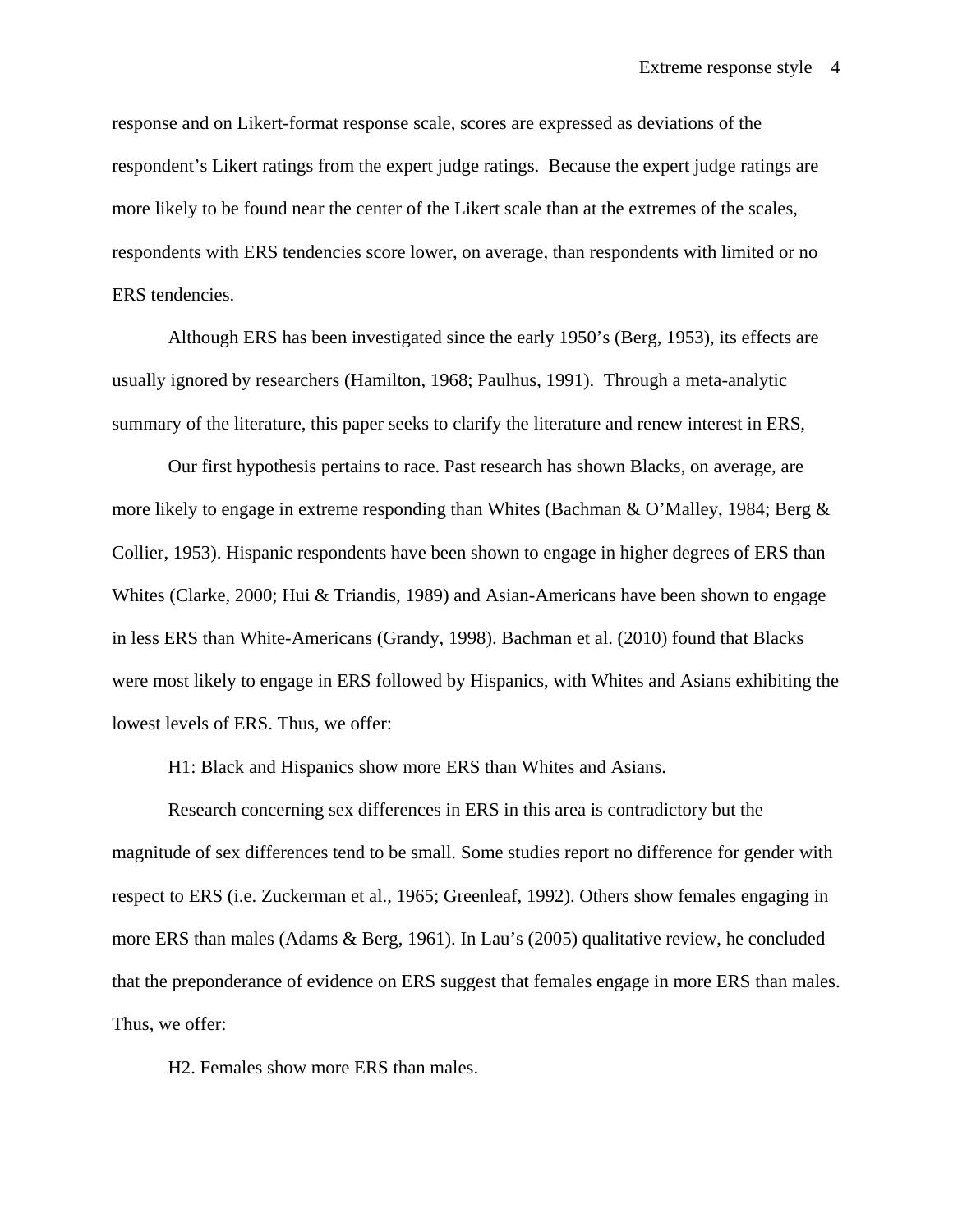Nationality differences in ERS may impact cross-cultural research. It has been argued that more collectivist societies are less likely to engage in ERS than more individualistic societies (Bettencourt & Dorr, 1997). The United States (U.S.) is considered one of the most individualistic societies. Thus, one might expect U.S. respondents to engage in higher levels of ERS than those in other countries, particularly collectivist nations. Despite the frequent discussion of ERS in cross-cultural studies, we located relatively few effect sizes. Given the large number of countries and the relatively few studies examining pair-wise country differences, we are hesitant to form hypotheses. We do, however, analyze the country comparisons for which we found data.

Most studies report a negative relationship between intelligence and ERS (Hamilton, 1968; Brengelmann, 1959; Das & Dutta, 1969). Meisenberg and Williams (2008) used data aggregated such that the unit of analysis was a country. Combining a country-level ERS measure derived from one data set with a country-level intelligence measure from a different data set, Meisenberg and Williams concluded that high ERS is associated with lower intelligence. We offer:

H3. Intelligence is negatively correlated with ERS.

There is some research on the relationship between acquiescence and ERS. For instance, Baumgartner and Steenkamp (2001) examined five forms of stylistic responding and found that the correlation between ARS (i.e., agreement tendency) and ERS is .59 and that the correlation between DARS (i.e., disagreement tendency) and ERS is .41. At the country level, Meisenberg and Williams (2008) reported both education and intelligence correlates of acquiescence. Consistent with above, we advance the following hypothesis.

H4. Acquiescence is positively correlated with ERS.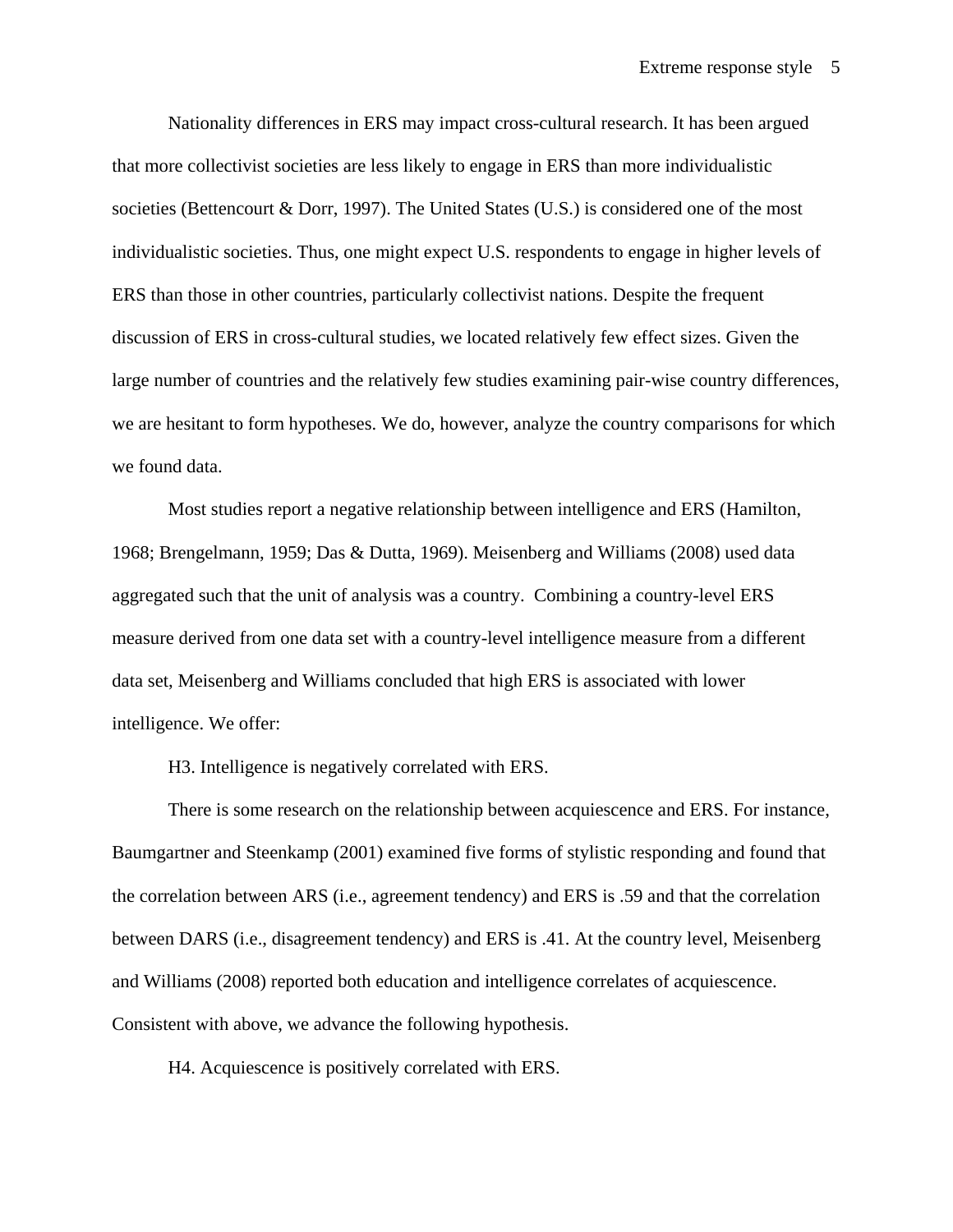There are some ERS-relevant studies that do not report standardized mean differences or correlations with ERS. However, some of these studies report mean levels of age and years of education for the same sample as well as the average across respondents of percent of items in which extreme responses were given. Other studies report average extreme responses and the number of points in the scale (e.g., a Likert with 5 response options would have 5 "points") and/or the number of items in the scale from which the ERS score was derived.

The definition of average across respondents of percent of responses to items that were judged extreme can be misunderstood. To illustrate the calculation of the measure, consider a hypothetical sample with two people, Manny and Moe. If Manny was judged to respond extremely to 30 percent of the items and Moe was judged to respond extremely to 40 percent of the items, the sample would have an average of 35 percent extreme responses. Although one can calculate this ERS percentage in the same way across studies, the criteria used to judge an item response as extreme varied across studies. For example, with a 9-point scale, one study may consider a score of 1 or 9 to be an extreme response. Another study, also with a 9 point scale, might consider responses of 1, 2, 8, or 9 to be an extreme response. Thus, the ERS percentages are not strictly comparable across studies. Yet all the measures reflect tendencies to engage in ERS and one can calculate a vector correlation (Jensen, 1998, Hunter & Schmidt, 2004, refer to vector correlations as study characteristics correlations) for such data. One vector would be the ERS percentage in the sample. The second vector would be the correlate variable (e.g., age). One would weight the data contributing to the vector correlation by sample size.

A vector correlation analysis can inform concerning the relationship between ERS and age, as wells ERS and education relationship. A vector correlation analysis can also provide knowledge of the relationship with number of points in the scale and number of items in the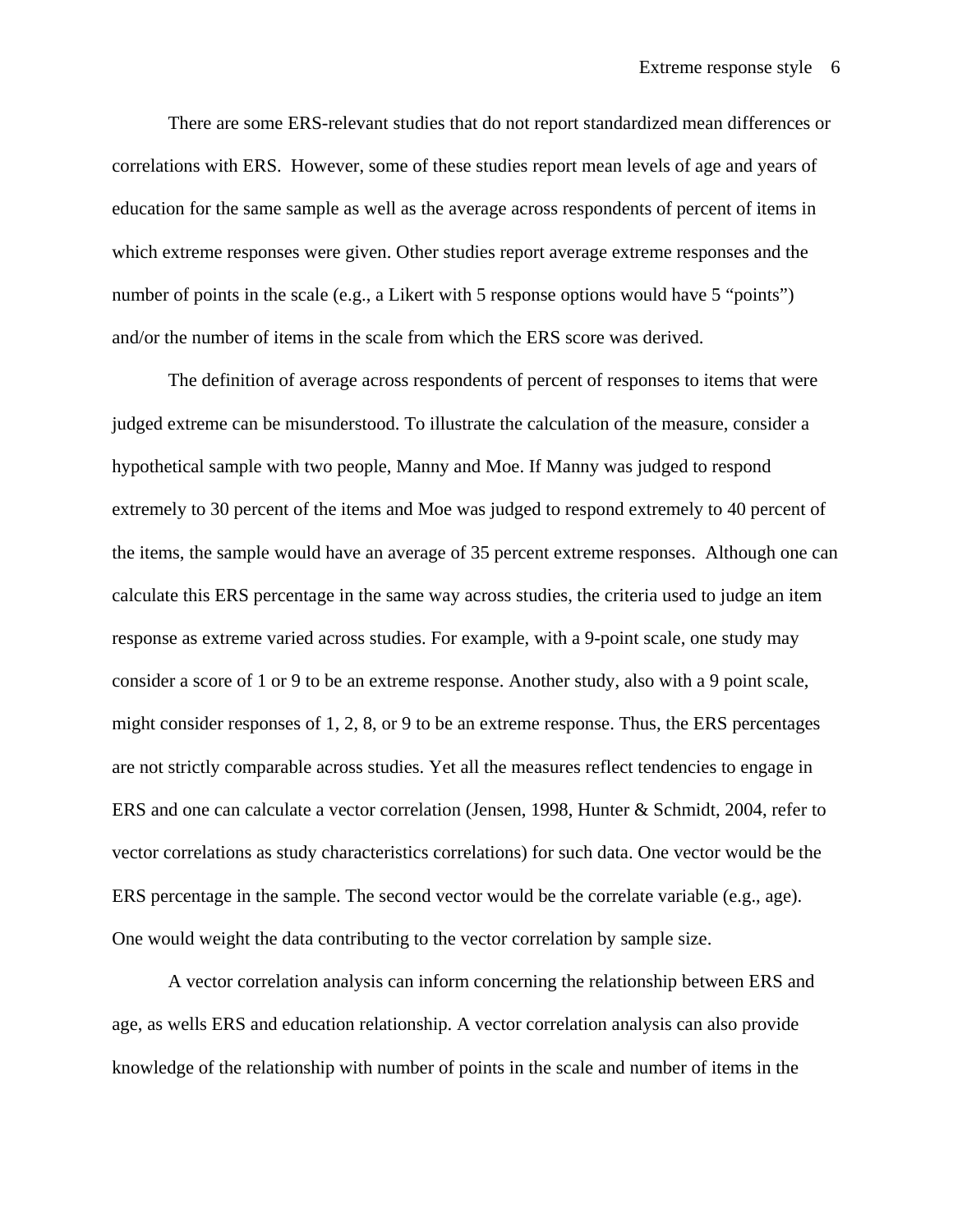scale. We could locate no literature on these correlates and thus offer no hypotheses. As is the case with age and education, we present analyses on available data.

#### **Methods**

**Literature Review.** An initial search for data was conducted using research data bases (e.g. PsychInfo). Leaders in the area of response style research were contacted for leads on additional articles and provided access to unpublished data on the topic of extreme response style. Further, reference sections of identified articles were reviewed for additional articles. This search resulted in 174 journal articles, dissertations, theses, and conference papers published from 1953 to currently in press articles. The starting date of 1953 was chosen because it is the data of the earliest known study on ERS (Berg, 1953).

**Decision Rules.** To be included in this review, a study needed to measure ERS on a Likert scale or end points of a semantic differential scale where respondents present their answers using adjectives on a numbered or lettered scale (i.e., good to bad, dirty to clean, awful to nice, etc.)

Data were obtained for all available extreme response mean scores, frequency of extreme response, percentage of extreme response, and correlates of extreme response. The most commonly reported measure of extreme response was frequency followed closely by mean extreme response.

**Analysis.** All meta-analyses were performed using the Comprehensive Meta-analysis (CMA) software developed by (Borenstein, Hedges, Higgins, & Rothstein, 2005). Such analyses are different but computationally similar to "bare bones" meta-analysis in psychometric metaanalysis (Hunter & Schmidt, 2004). Vector correlations were calculated in SPSS. We could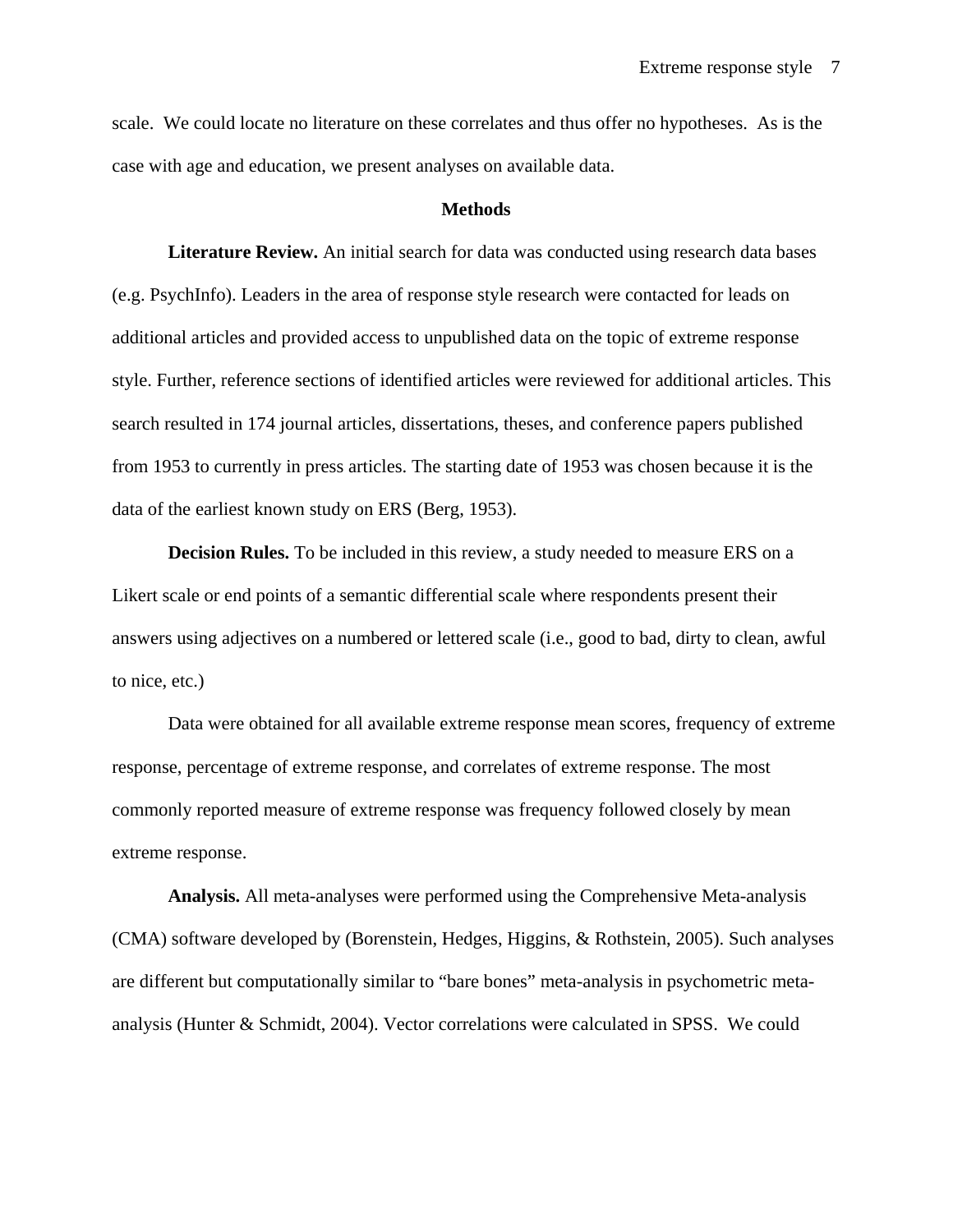locate very little data on the reliability of measures. Thus, psychometric meta-analysis with corrections for measurement error could not be conducted.

#### **Results**

 The American Psychological Association (2010) style manual requires all meta-analyses to list the data analyzed. Table 1 presents information on studies that contributed standardized mean differences to the analysis. The data are related to mean racial differences, mean sex differences, and mean country differences in ERS. Table 2 lists information on studies that contributed correlations relating both intelligence and acquiescence with ERS. Table 3 contains information for studies used in the vector correlation analyses. These data concern age, education, number of points in scales, and number of items in scales. Table 4 presents metaanalysis results that address race, sex, and nationality relationships with ERS. The table also presents meta-analyses of correlations between both intelligence and acquiescence with ERS. Table 5 presents vector correlation analyses addressing the relationship between ERS and age, education, number of points in a scale and number of items in a scale.

Hypothesis 1 concerned race differences. Nine samples with a total sample size (*N*) of 232,327 examined White-Black ERS differences yielding a *d* of -.254 (see Table 4 for this and other mean racial comparisons). Thus, Whites engage in less ERS than Blacks. The *d* is interpreted in standard deviation units. Expressed in another way, Blacks, on average, are about one-fourth standard deviation higher in ERS than Whites. With respect to White-Hispanic differences, data were available on eight samples (*N* = 226,986). Hispanics engaged in ERS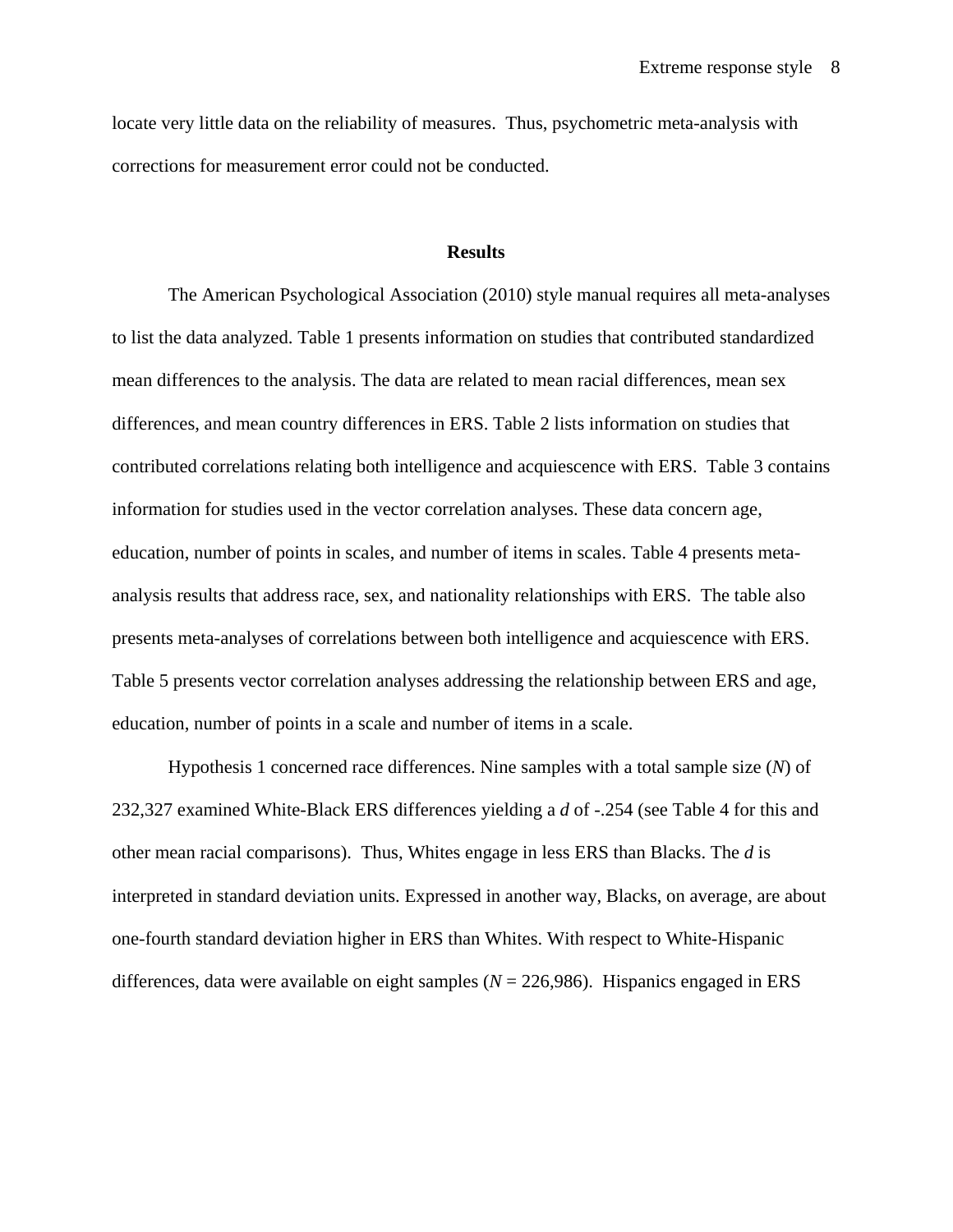slightly more often than Whites  $(d = -0.089)$ . The data are supportive of Hypothesis 1 in that Blacks and Hispanics showed more ERS than Whites. $<sup>1</sup>$ </sup>

We located no data comparing Asians with Blacks or Asians with Hispanics, but we did locate 6 samples  $(N = 209,114)$  comparing Whites with Asians. Whites engaged in more ERS than Asians.

We had 10 samples ( $N = 268,571$ ) contrasting Whites with Minorities in which the minority group consisted of multiple non-White races. Whites showed less ERS than the raciallyheterogeneous minorities. Given that Asians show less ERS than Whites, but Blacks and Hispanics show more ERS than Whites, the analysis of a racially-mixed minority group does not have a clear interpretation. If the majority of a racially-mixed minority group is Black, then these results are consistent with the White-Black analysis.

Hypothesis 2 postulated that females will show more ERS than males. The comparison by sex is based on 19 samples (*N* = 287,501). Females, on average, had slightly more ERS than males ( $d = .09$ ).

Hypotheses 3 offered that intelligence is negatively related to ERS and is supported by the correlation of  $-.260$  reported in Table 4. The analysis is based only on 2 samples ( $N = 231$ ). Although the hypothesis is supported, conclusions based on 2 samples with a total sample size of 231 should be viewed tentatively and replicated as additional data become available.

The final analysis shown in Table 4 addresses Hypothesis 4 and is the correlation between acquiescence and ERS. The results are based on five samples  $(N = 101, 947)$  and yields a correlation of .204.

 $\overline{a}$ 

<sup>&</sup>lt;sup>1</sup> The confidence intervals for the  $d$  do not include zero so that differences between Whites and Blacks and the differences between Whites and Hispanics are statistically significant. Readers can view the confidence intervals for all analyses to draw inferences regarding statistical significance.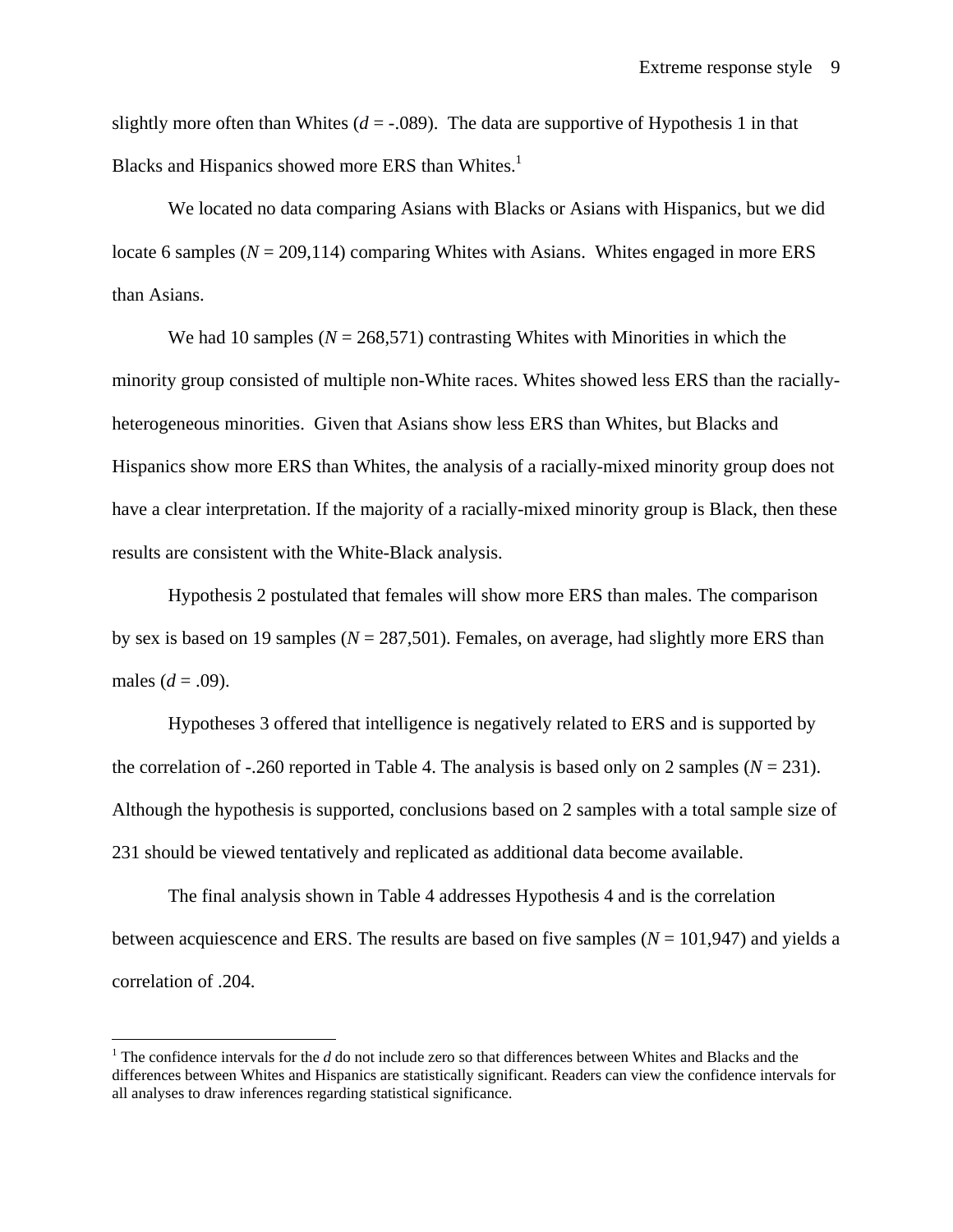Table 5 presents vector correlation analyses for several variables. In these vector correlation analyses, the unit of analysis is the sample. Thus, the sample size for the vector correlation is the number of samples and the confidence interval is based on a standard error of the correlation which is a function of the number of samples.

Age yields a vector correlation of -.649 suggesting that ERS declines with age. Because previous authors (Bachman et al. 2010; Greenleaf, 1992) have suggested an inverted U shaped relationship between age and ERS, we examined curvilinearity between age and ERS. To examine the possibility of a curvilinear relationship with one bend, we used a stepwise regression entering age in step one and age-squared in the second step. A departure from linearity would be supported by an increase in the  $R^2$  from step1 to step 2. The  $R^2$  increased from .649 to .772 suggesting a curvilinear relationship. The non-linearity is concave with ERS increasing with age until the early 20's and then declining with age.

With respect to other vector correlation analyses, years of education was unrelated to ERS (*vector r* =  $-.009$ ). However, the variance of education in the sample was a strong moderator. For samples with low variance in education, the vector correlation with ERS was very small (-.012). However, for samples with larger variance, the vector correlation was much larger (-.477). Thus, with educational level heterogeneity in a sample, one can expect less educated samples to show more ERS.

ERS increased as the number of points in a scale increased (.263). Perhaps increasing the range of rating scale points enhances the reliability of the ERS measurement. ERS also increased with the number of items in the scale on which ERS was measured (.192). As with the number of points on a scale, increasing the number of items likely increases the reliability of ERS measurement.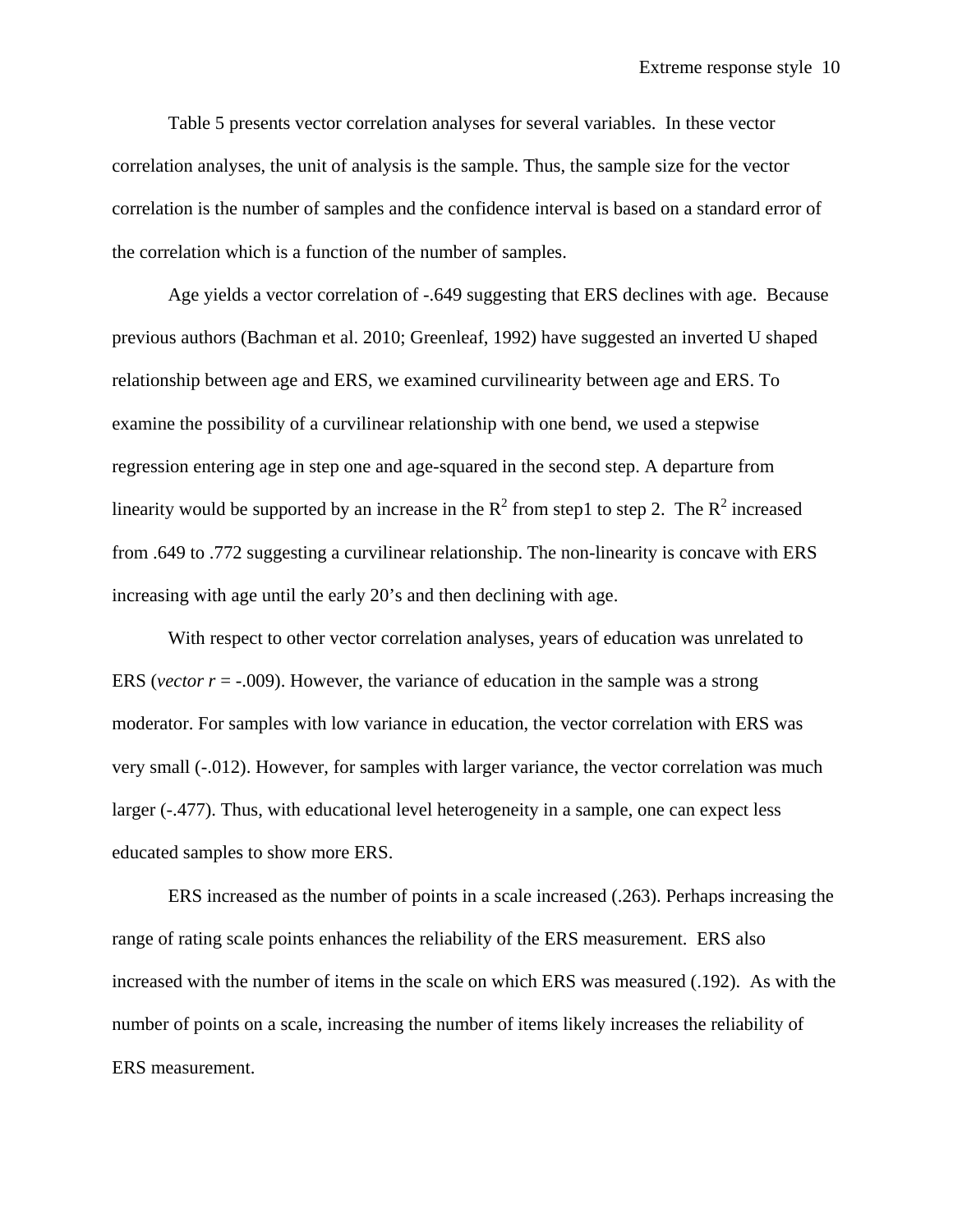### Discussion

This paper sought to examine relationships between ERS and other variables. Our data set is characterized by a relatively small number of samples but with each sample tending to contain a large number of respondents. Our analyses support some conclusions but also identify gaps in the research.

 Our findings show mean racial differences in ERS with the largest being the White-Black difference. Blacks, on average, engage in more ERS than Whites  $(d = 254)$ . Hispanics, on average, engage in slightly more ERS than Whites  $(d = -0.089)$ . Asians, on average, engage in slightly less ERS than Whites  $(d = .158)$ . The ERS sex differences were also small with females engaged in ERS slightly more so than males  $(d = .090)$ .

 Our conclusions about nationality differences must be tentative because we located only one effect size for each country comparison. U.S. residents, on average, displayed more ERS than Asians, Canadians and French and less ERS than Mexicans and Australians. Given that cross-cultural researchers often speculate about ERS differences, and their effects, research on cross-cultural ERS differences is encouraged. Researchers should provide sufficient data on the difference (i.e., means and standard deviations) such that a standardized mean difference can be calculated.

Consistent with suggestions by Meisenberg and Williams (2008) for data at the country level, we conclude that intelligence is negatively correlated with ERS (*r* = -.260) at the level of the individual but offer that conclusion as tentative given that there were only two small samples  $(N = 231)$ .

Another topic for greater exploration is the positive correlation between ERS and acquiescence. Our meta-analytic result yields a correlation of .266 between ERS and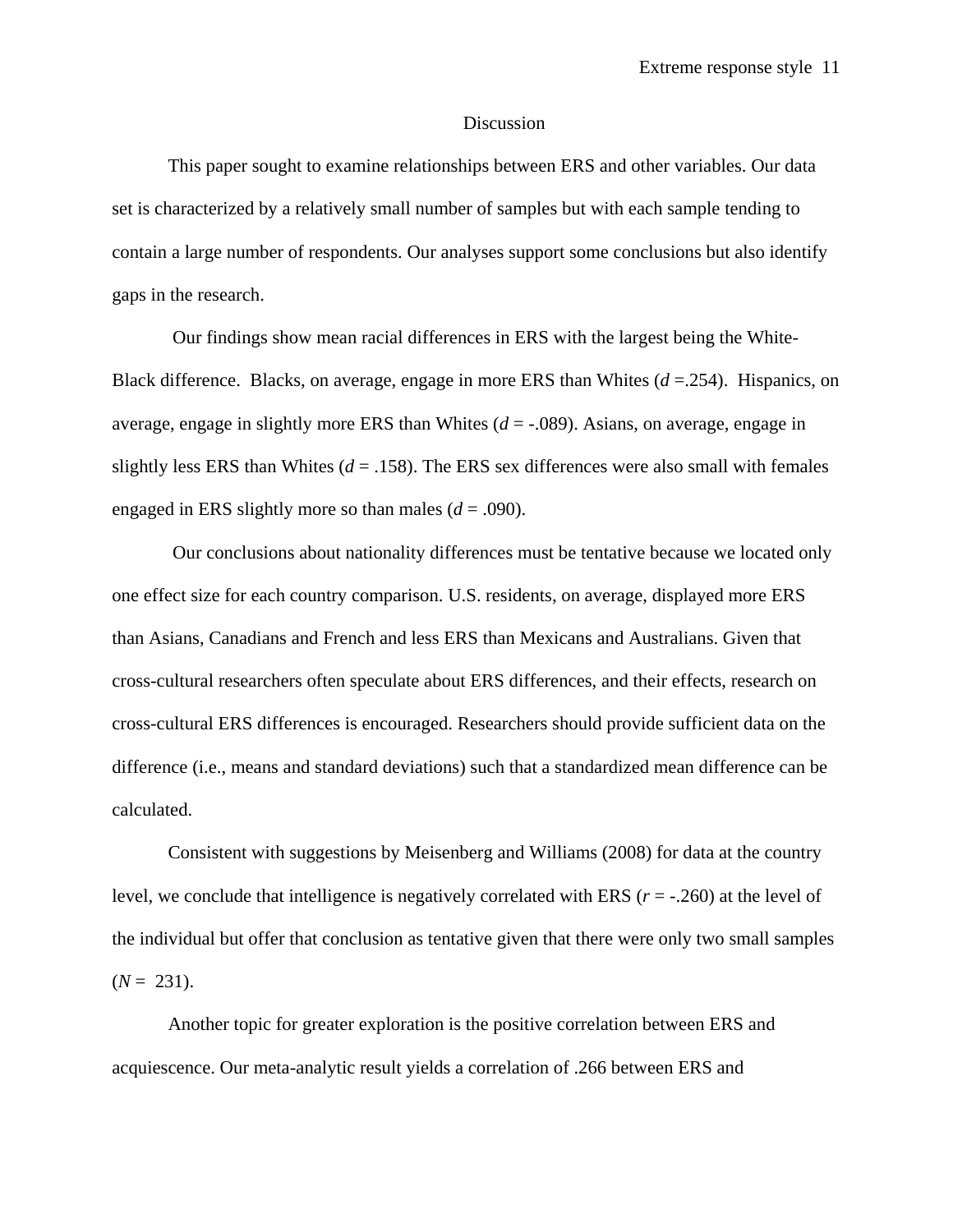acquiescence, which is compatible with the findings from Baumgartner and Steenkamp (2001) and van Herk et al. (2004) and is consistent with country-level effects reported by Meisenberg and Williams (2008). Our finding thus corroborates the argument that a modest correlation between ERS and acquiescence may be commonly expected.

The vector correlations are also informative. The vector correlation analyses for age with ERS suggest a strong relationship. The linear relationship (*vector r* = -.649) suggest that ERS drops sharply with age. However there is also evidence for a curvilinear effect such that ERS increases with age until the early 20's and then declines. The vector correlations with number of points in the scale and number of items in the scale are both positive. We suggest that these correlations are a function of increased reliability of measure in ERS as the number of scale points increase and the number of items in the scale used to measure ERS increases.

There are some important limitations to our findings. First, the interpretation of the means of the distributions used in the meta-analysis is complicated by the large  $I^2$  values. The statistic  $I^2$  is the percentage of variance that is not attributed to sampling error (Higgins  $\&$ Thompson, 2002). A large  $I^2$  typically indicates the presence of some large moderators or many small moderators. Thus, our meta-analytic means are from distributions with substantial true (population) variability. This suggests that are other moderators in addition to those addressed in this study.

The second limitation is the relatively small number of samples. Even though the sample sizes tend to be very large, any given sample has a set of unique characteristics. Some of these may influence the relationships with ERS. These sample characteristics likely are responsible for the heterogeneity of the effect size distributions.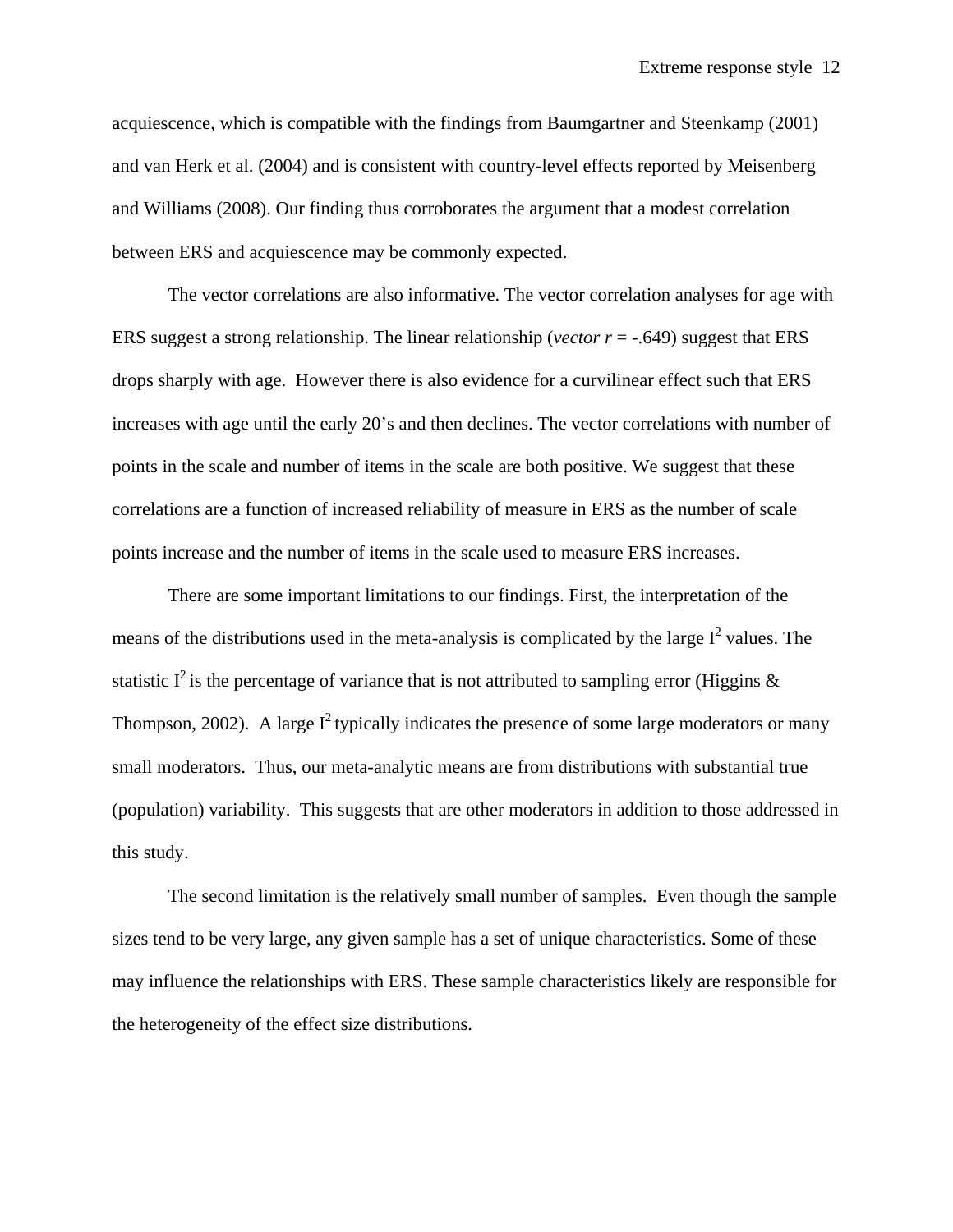The third limitation is related to the limitations on inferences that can be drawn from vector correlations. Conclusions based on vector correlations reflect study level relationships. Generalizations to individual data should be made cautiously.

This paper has investigated relationship between ERS and several variables. This is the first quantitative review of this literature. We concur with past research in the conclusion that ERS presents a measurement challenge that is not widely known or addressed in much research involving Likert or similar scales. Thus, we encourage more research in this area.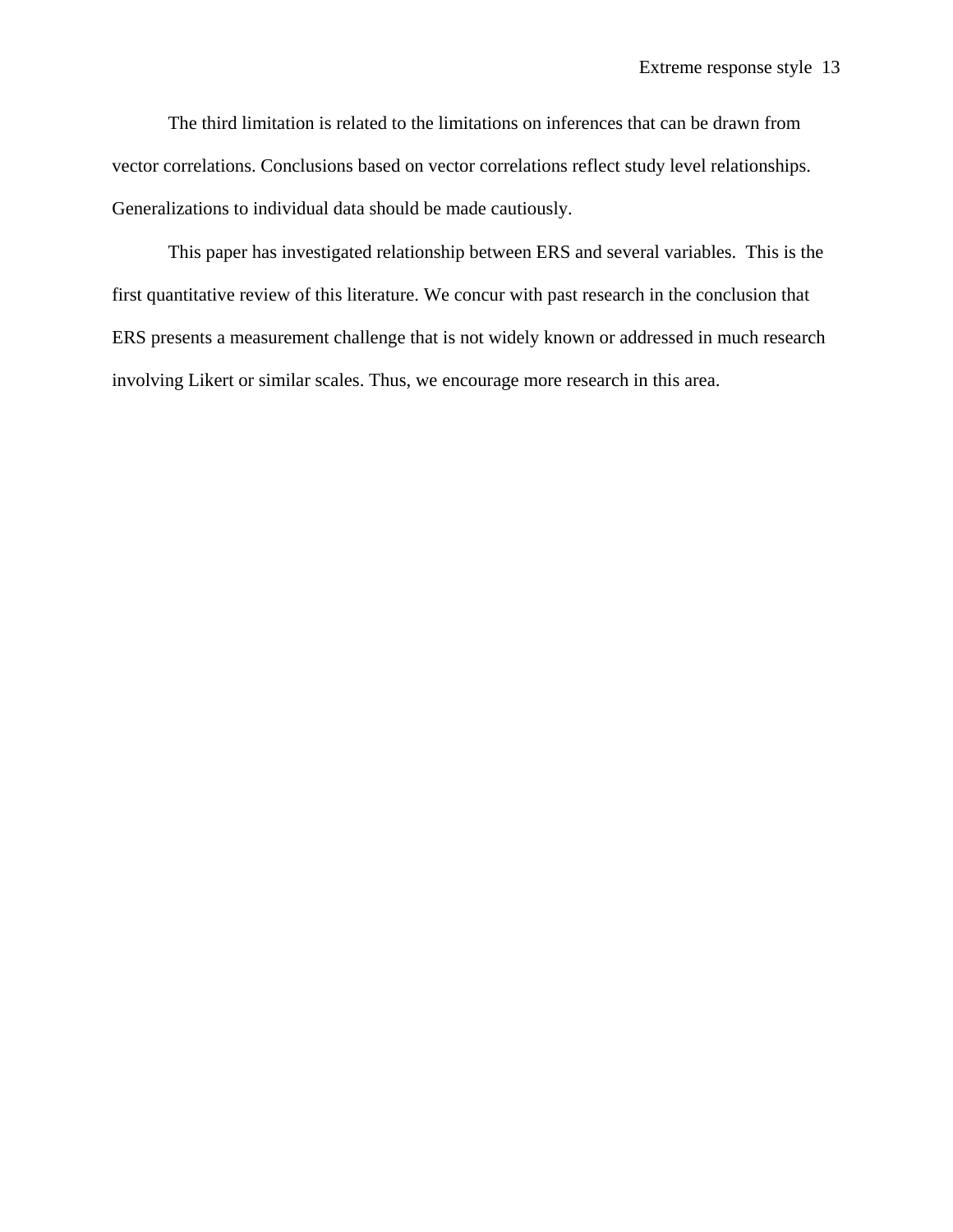### **References**

The papers meta-analyzed in this study are marked with an asterisk.

- Adams, H.E., & Berg, I.A. (1961). Affective tone of test option choice as a deviant response. *Psychological Reports*, *8,* 79-85. doi: 10.2466/PRO.8.1.79-85.
- \*Albaum, G., Roster, C., Yu, J.H., & Rogers, R.D. (2007). Simple rating scale formats. *International Journal of Market Research*, *49,* 633-650. doi: 10.1093/ijpor/edn011.
- American Psychological Association. (2010). *Publication manual of the American Psychological Association* (6th ed.). Washington, DC: American Psychological Association.
- Bachman, J.G., & O'Malley, P.M. (1984). Yea-saying, nay-saying, and going to extremes: Black-White differences in response style. *Public Opinion Quarterly*, *48,* 491-509. doi: 10.1086/268845
- \*Bachman, J.G., O'Malley, P.M., & Freedman-Doan, P. (2010). *Response styles revisited: Racial/ethnic and gender differences in extreme responding* (Monitoring the Future Occasional Paper No. 72). Ann Arbor, MI: Institute of Social Research. Available from http://www.monitoringthefuture.org/
- Baumgartner, H., & Steenkamp, J. B. E. M. (2001). Response styles in marketing research: Across-national investigation. *Journal of Marketing Research, 38,* 143-156. doi: 10.1509/jmkr.38.2.143.18840
- Berg, I.A. (1953). The reliability of extreme position response sets in two tests. *Journal of Psychology, 36,* 3-9. doi: 10.1080/00223980.1953.9712872
- Bettencourt, B. A., & Dorr, N. (1997). Collective self-esteem as a mediator of the relationship between allocentrism and subjective well-being. *Personality and Social Psychology Bulletin, 23,* 955-964. doi: 10.1177/0146167297239005.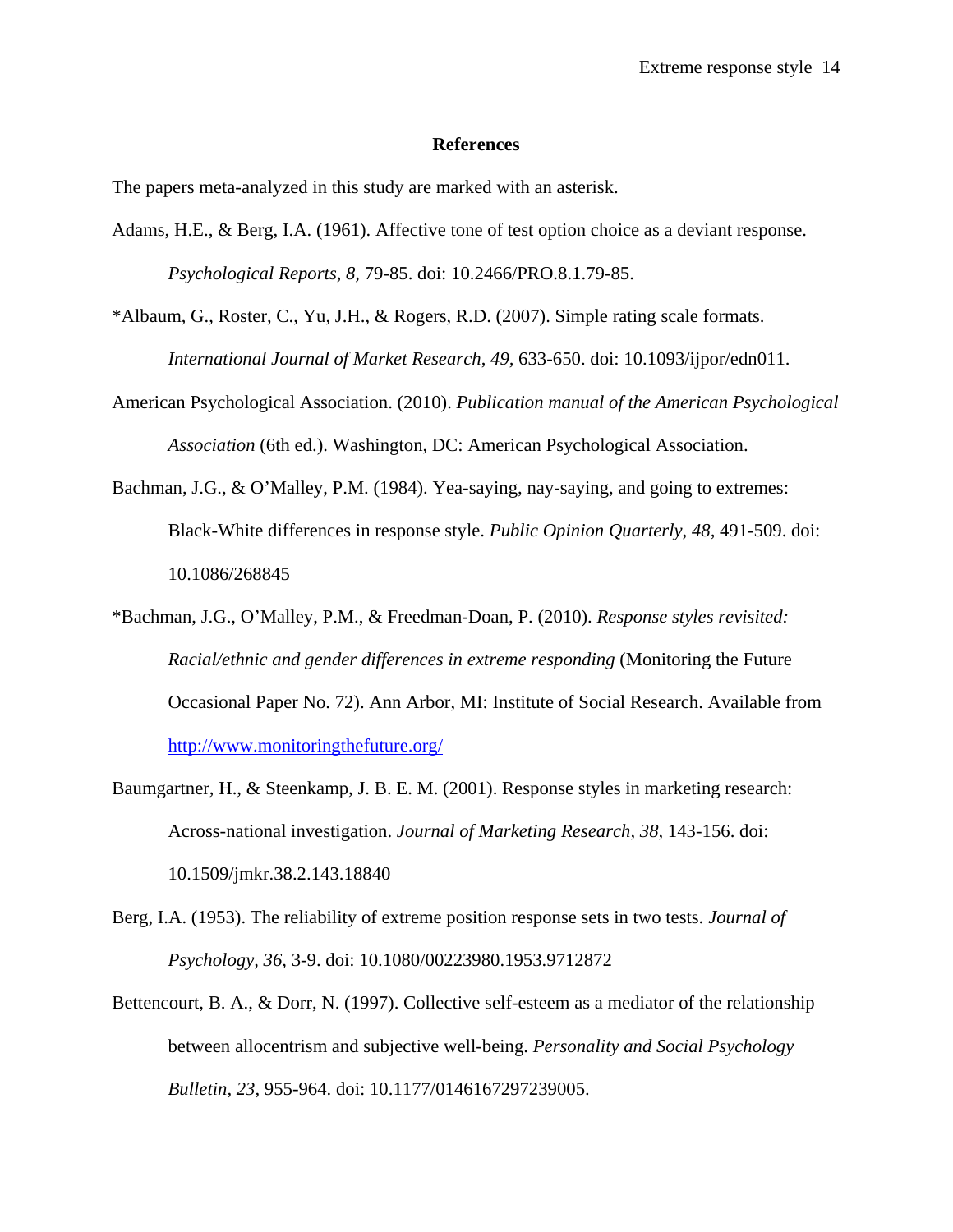\*Berg, I. A., & Collier, J. S. (1953). Personality and group differences in extreme response sets. *Educational and Psychological Measurement, 13,* 164-169. doi: 10.1177/001316445301300202

- Borenstein, M., Hedges, L., Higgins, J., & Rothstein, H. (2005). *Comprehensive meta-analysis version 2*. Englewood, NJ: Biostat.
- Brengelmann, J.C. (1959). Differences in questionnaire responses between English and German nations. *Acta Psychologica, 16,* 339-355. doi: 10.1016/0001-6918(59)90106-4
- \*Chen, C., Lee, S., Stevenson, H.W. (1995). Response style and cross-cultural comparisons of rating scales among East Asian and North American students. *Psychological Science, 6,* 170-175. doi: 10.1111/j.1467-9280.1995.tb00327.x
- Clarke, I. (2000). Extreme response style in cross-cultural research: An empirical investigation. *Journal of Social Behavioral and Personality, 15,* 137-152.
- \*Clarke, I. (2001). Extreme response style in cross-cultural research. *International Marketing Review, 18,* 301-324. doi: 10.1108/02651330110396488
- Cronbach, L.J. (1946). Response set and test validity. *Educational and Psychological Measurement, 6,* 475-494. doi: 10.1177/001316444600600405
- Cronbach, L.J. (1950). Further evidence of response set test design. *Educational and Psychological Measurement, 10,* 3-31. doi: 10.1177/001316445001000101
- \*Das, J.P., & Dutta, T. (1969). Some correlates of extreme response set. *Acta Psychologica, 29,* 85-92. doi: 10.1016/0001-6918(69)90005-5de
- \*Dick, N. (1976). *The extreme response style as a function of psychotherapy and meaning fullness: A test of the deviation hypothesis*. (Unpublished master's thesis). University of Miami, Florida.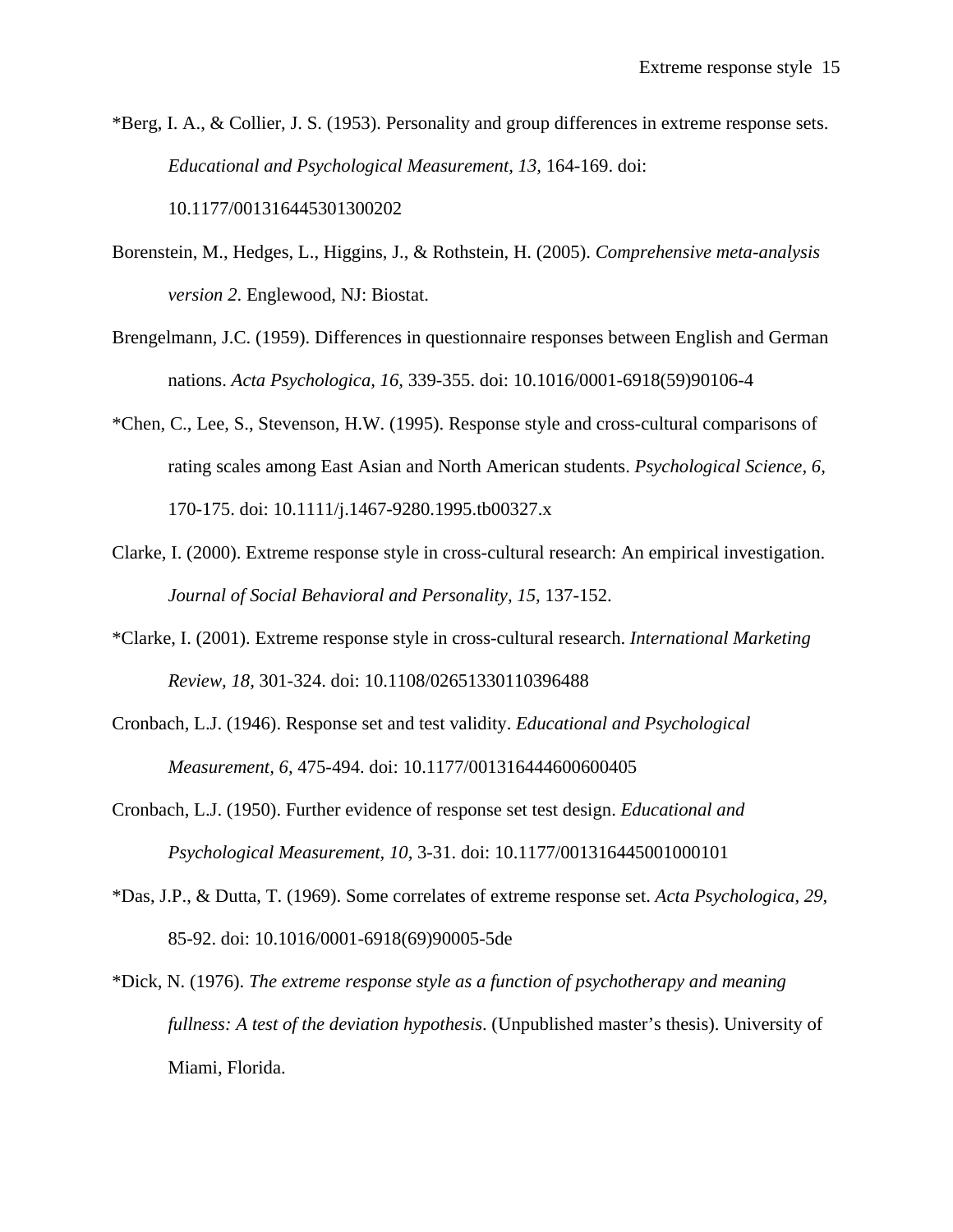- Grandy, J. (1998). Response bias in a survey of Asian-American and White science and engineering students. *Journal of Women and Minorities in Science and Engineering, 4,* 1- 13.
- \*Greenleaf, E.A. (1992). Measuring extreme response style. *Public Opinion Quarterly, 56,* 328- 351. doi: 10.1086/269326
- \*Gruber, R.E. (1979). *The impact of response style and response set on large scale survey research involving activities, interests and opinions (AIO) variables*. (Doctoral dissertation). Available from ProQuest Dissertations and Theses database. (UMI No. 7904082)
- \*Hamilton, D. L. (1965). *An analysis of extreme response set as related to personality.* (Unpublished master's thesis). University of Richmond, Virginia.
- Hamilton, D.L. (1968). Personality attributes associated with extreme response style. *Psychological Bulletin, 69,* 192-203. doi: 10.1037/h0025606.
- Higgins, J. P. T., & Thompson, S. G. (2002). Quantifying heterogeneity in a meta-analysis. Statistics in Medicine, 21, 1539-1558. doi: 10.1002/sim.1186
- \*Hui, C.H., & Triandis, H.C. (1989). Effects of culture and response format on extreme response style. *Journal of Cross-Cultural Psychology, 20,* 296-309. doi: 10.1177/0022022189203004
- Hunter, J. E., & Schmidt, F. L. (2004). *Methods of meta-analysis: Correcting error and bias in research findings*. (2nd ed.). Newbury Park, CA: Sage.
- \*Hurley, J.R. (1998). Timidity as a response style to psychological questionnaires. *The Journal of Psychology, 132,* 201-210. doi: 10.1080/00223989809599159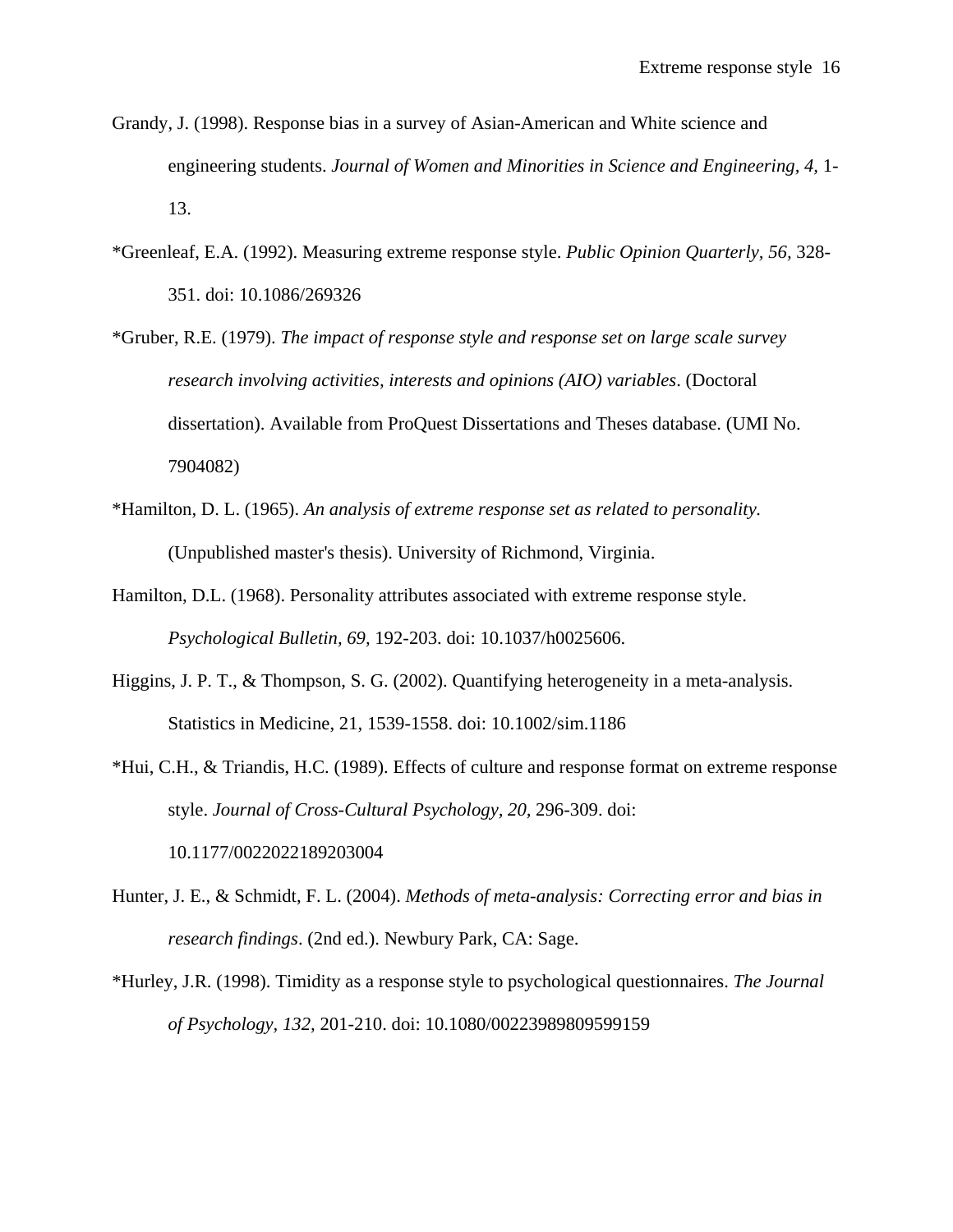Jackson, D.N., & Messick, S. (1958). Content and style in personality assessment. *Psychological Bulletin, 55,* 243-252. doi: 10.1037/h0045996

Jensen, A. R. (1998). *The g factor: The science of mental ability*. Westport, CT: Praeger

- \*Johnson, T., Kulesa, P., Chou, Y.I., Shavitt, S. (2005). The relation between culture and response styles: Evidence from 19 countries. *Journal of Cross-Cultural Psychology, 36,* 264-277. doi: 10.1177/0022022104272905
- Lau, M.Y. (2007). *Extreme response style: An empirical investigation of the effects of scale response format and fatigue* (Doctoral dissertation). Available from ProQuest Dissertations and Theses database. (UMI No. 3299156)
- Lau, M. Y., & Howard, G. S. (2005). *Extreme response style: A review of the evidence, assessment and potential solutions to the problem.* Poster presented at the Division 17 Student Poster Session at the American Psychological Association Annual Convention in Washington, DC.
- \*Marin, G., Gamba, R.J., & Marin, B.V. (1992). Extreme response style and acquiescence among Hispanics. *Journal of Cross-Cultural Psychology, 23,* 498-509. doi: 10.1177/0022022192234006
- McDaniel, M.A., Psotka, J., Legree, P.J., Yost, A.P., & Weekley, J.A. (2011). Toward an understanding of situational judgment item validity and group differences. *Journal of Applied Psychology, 96,* 327-336. doi: 10.1037/a0021983
- \*Meisenberg, G., & Williams, A. (2008). Are acquiescence and extreme response styles related to low intelligence and education? *Personality and Individual Differences, 44,* 1539- 1550. doi: 10.1016/j.paid.2008.01.010.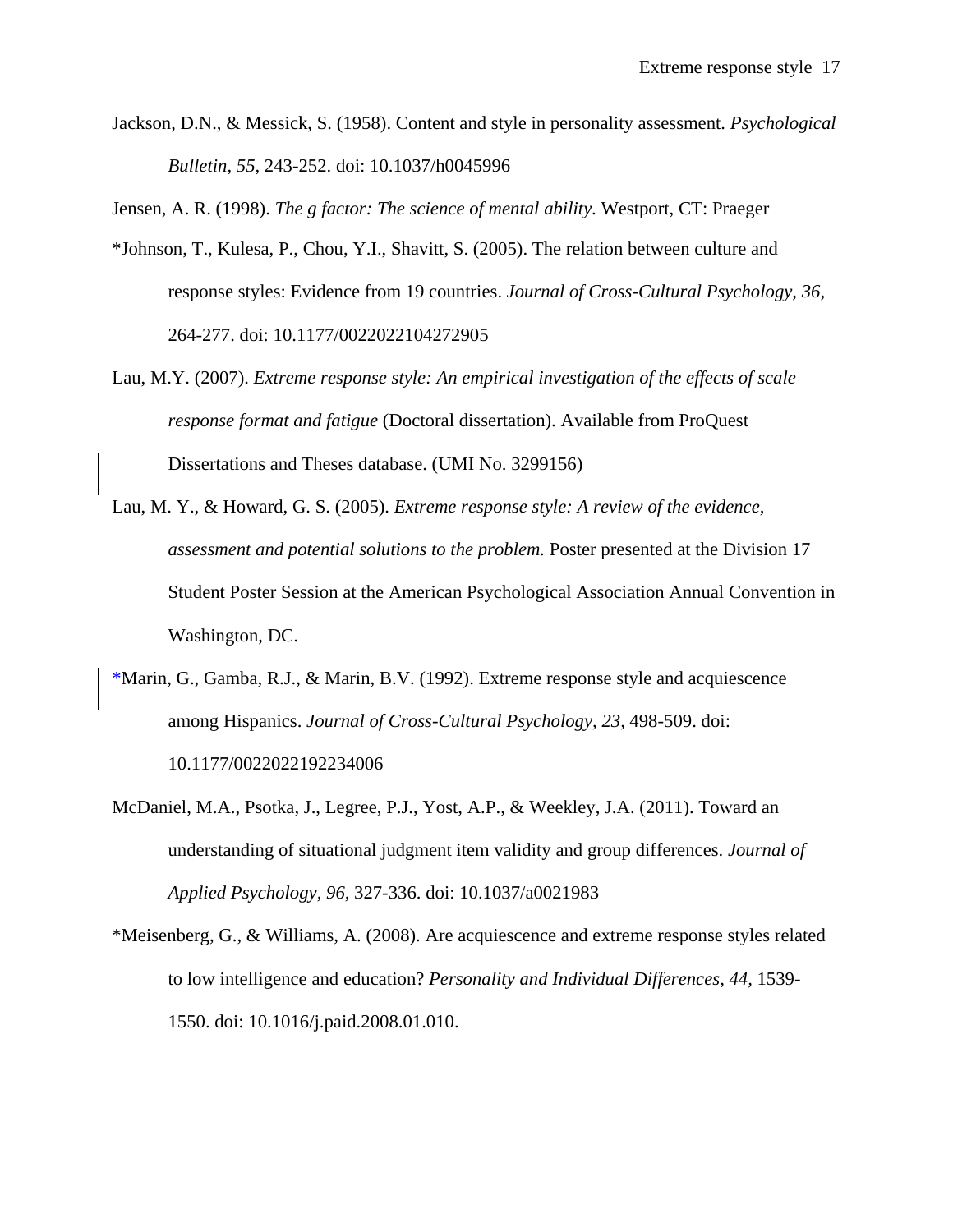- Moors, G. (2004). Facts and artifacts in the comparison of attitudes among ethnic minorities. A multigroup latent class structure model with adjustment for response style behavior. *European Sociological Review, 20,* 303-596. doi: 10.1093/esr/jch026
- Naemi, B.D., Beal, D.J., & Payne, S.C. (2009). Personality predictors of extreme response style. *Journal of Personality, 77,* 261-286. doi: 10.1111/j.1467-6494.2008.00545.x
- \*Norman, R.P. (1969). Extreme response tendency as a function of emotional adjustment and stimulus ambiguity. *Journal of Consulting and Clinical Psychology, 33,* 406-410. doi: 10.1037/h0027803.
- Paulhus, D.L. (1991). Measurement and control of response bias. In J.P. Robinson, P.R. Shaver, & L.S. Wright (Eds.), *Measurement of personality and social psychology attitudes* (pp. 17-59). New York: Academic Press.
- van Herk, H., Poortinga, Y. H., & Verhallen, T. M. M. (2004). Response styles in rating scales: Evidence of method bias in data from six EU countries. *Journal of Cross-Cultural Psychology, 35,* 346 – 360. doi: 10.1177/0022022104264126
- \*Van Ijzendoorn, M.H. (1984). Answers without questions: A note on response style in questionnaires. *Perceptual and Motor Skills, 59,* 827-831. doi: 10.2466/pms.1984.59.3.827
- \*Watkins, M. L. (1992). The implications of extreme response style (ERS) for cross-cultural and comparative research in South Africa*. Journal of Industrial Psychology, 18,* 13-19. doi: 10.4102/sajip.v18i1.537
- \*Zax, M., Gardiner, D. H., & Lowy, D. G. (1964). Extreme response tendency as a function of emotional adjustment. *Journal of Abnormal and Social Psychology, 69,* 654-657. doi: 10.1037/h0048877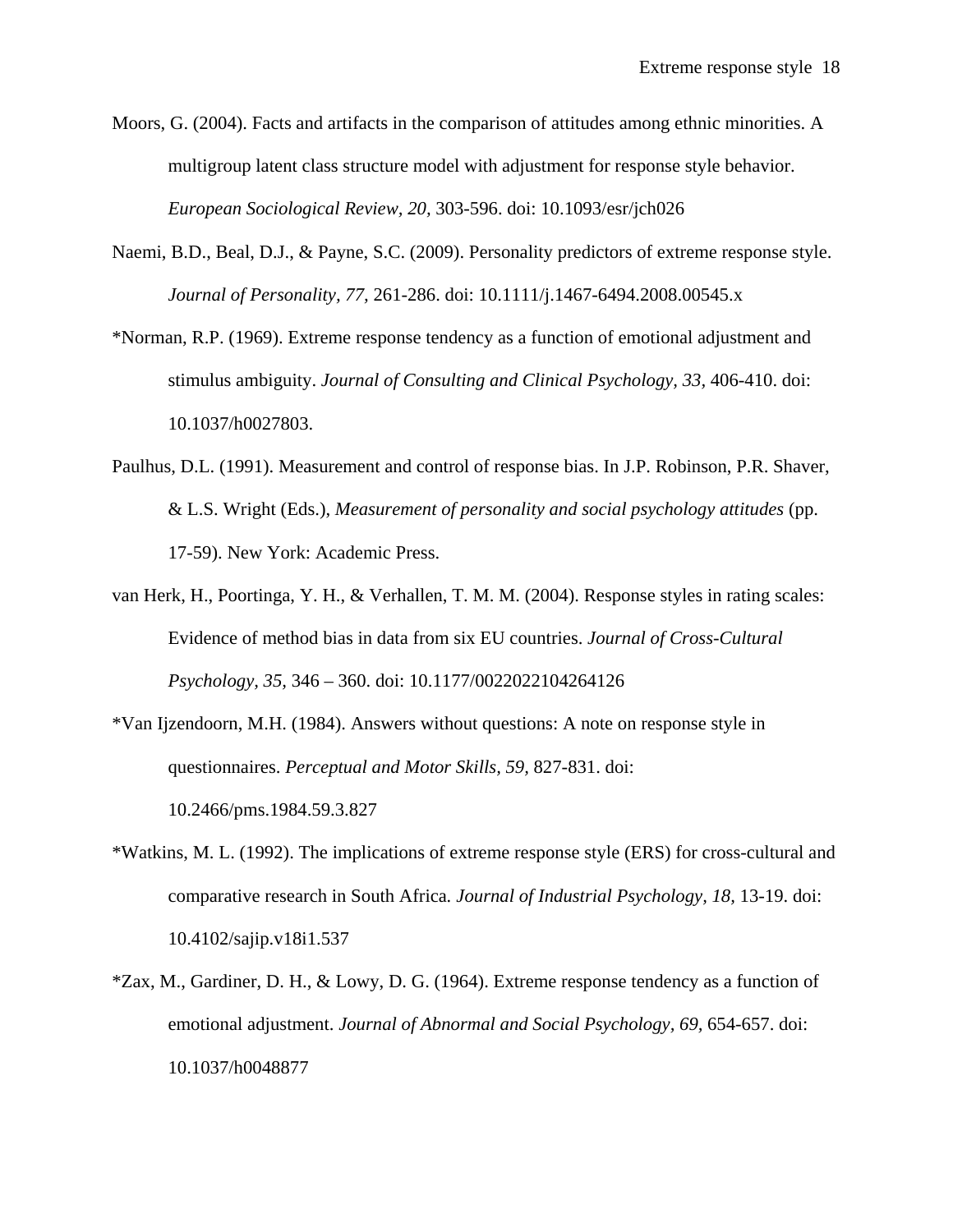- Zuckerman, M., Oppenheimer, C., & Gershowitz, D. (1965). Acquiescence and extreme sets of actors and teachers. *Psychological Reports, 16,* 168-170. doi: 10.2466/pr0.1965.16.1.168
- \*Weech-Maldonado, R., Elliott, M.N., Oluwole, A., Schiller, K.C., & Hays, R.D. (2008). Survey response style and differential use of CAHPS rating scales by Hispanics*. Mecial Care*, *46,* 963-968. doi: 10.1097/MLR.0b013e3181791924.
- \*Wilkinson, A. E. (1970). Relationship between measures of intellectual functioning and extreme response style. *The Journal of Social Psychology, 81,* 271 – 272. doi: 10.1080/00224545.1970.9922451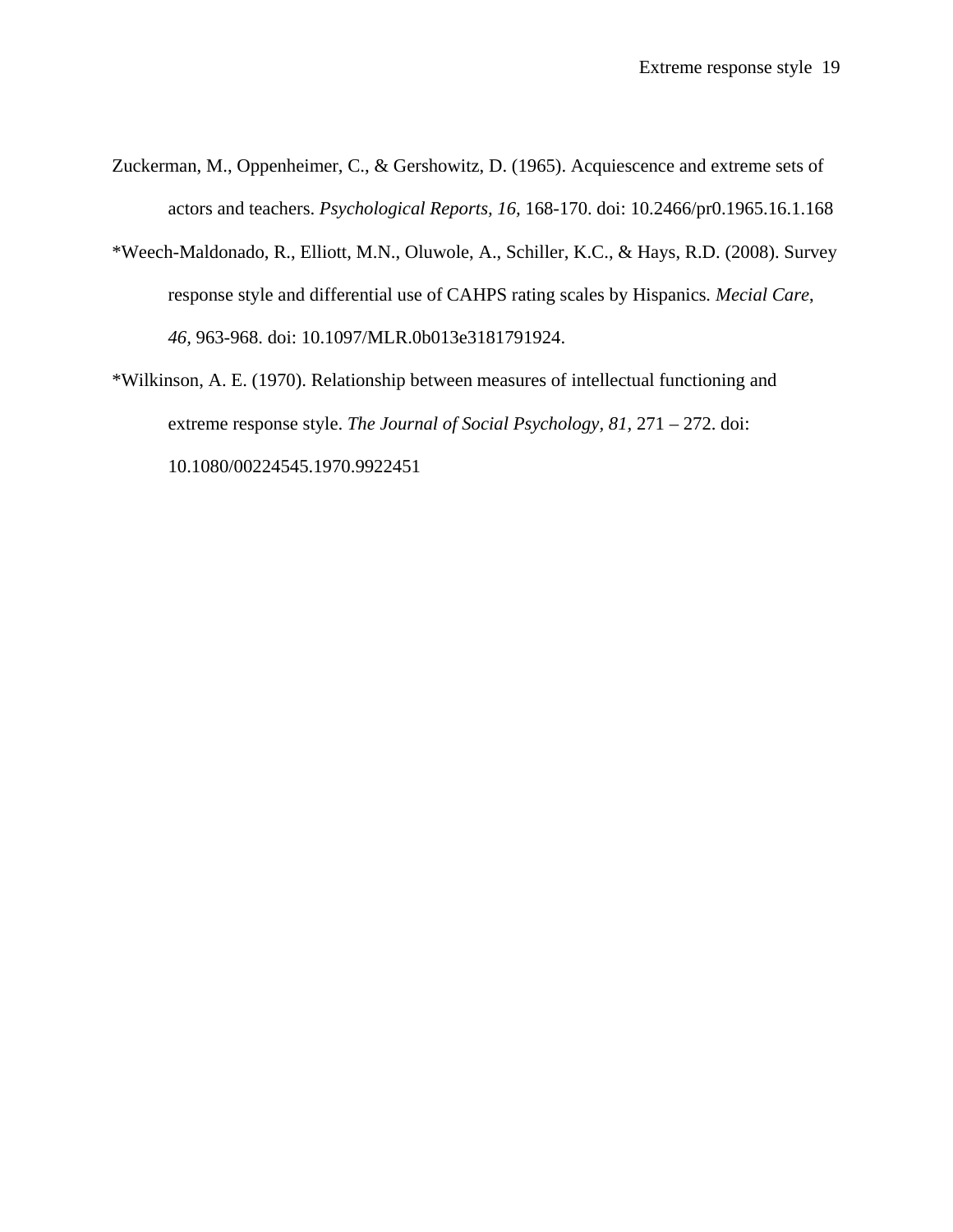| <b>Studies</b>          | Difference Being Analyzed<br>$\,N$      |        | $\overline{d}$ |
|-------------------------|-----------------------------------------|--------|----------------|
| Bachman et al. (2010)   | White-Black                             | 60,762 | 0.182          |
| Bachman et al. (2010)   | White-Black                             | 11,217 | 0.056          |
| Bachman et al. (2010)   | White-Black                             | 36,346 | $-0.460$       |
| Bachman et al. (2010)   | White-Black                             | 39,374 | $-0.534$       |
| Bachman et al. (2010)   | White-Black                             | 44,710 | $-0.383$       |
| Bachman et al. (2010)   | White-Black                             | 39,141 | $-0.536$       |
| Bachman et al. (2010)   | White-Black                             | 248    | $-0.734$       |
| Berg and Collier (1953) | White-Black                             | 207    | $-0.123$       |
| <b>Watkins</b> (1992)   | White-Black                             | 322    | 0.237          |
| Bachman et al. (2010)   | White-Hispanic                          | 32,952 | $-0.041$       |
| Bachman et al. (2010)   | White-Hispanic                          | 37,158 | $-0.041$       |
| Bachman et al. (2010)   | White-Hispanic                          | 35,897 | $-0.135$       |
| Bachman et al. (2010)   | White-Hispanic                          | 38,888 | $-0.141$       |
| Bachman et al. (2010)   | White-Hispanic                          | 43,831 | $-0.064$       |
| Bachman et al. (2010)   | White-Hispanic                          | 38,150 | $-0.087$       |
| Hui and Triandis (1989) | White-Hispanic                          | 35     | $-1.506$       |
| Hui and Triandis (1989) | White-Hispanic                          | 75     | $-0.122$       |
| Bachman et al. (2010)   | White-Asian                             | 30,315 | 0.132          |
| Bachman et al. (2010)   | White-Asian                             | 34,186 | 0.176          |
| Bachman et al. (2010)   | White-Asian                             | 32,756 | 0.141          |
| Bachman et al. (2010)   | White-Asian                             | 35,485 | 0.144          |
| Bachman et al. (2010)   | White-Asian                             | 41,195 | 0.200          |
| Bachman et al. (2010)   | White-Asian                             | 35,177 | 0.157          |
| Bachman et al. (2010)   | White-Minority (multiple<br>minorities) | 39,981 | $-0.074$       |
| Bachman et al. (2010)   | White-Minority (multiple<br>minorities) | 45,085 | $-0.102$       |
| Bachman et al. (2010)   | White-Minority (multiple<br>minorities) | 42,179 | $-0.151$       |
| Bachman et al. (2010)   | White-Minority (multiple<br>minorities) | 45,693 | $-0.177$       |
| Bachman et al. (2010)   | White-Minority (multiple<br>minorities) | 49,982 | $-0.082$       |
| Bachman et al. (2010)   | White-Minority (multiple<br>minorities) | 45,086 | $-0.156$       |

Table 1. Studies contributing standardized mean differences to the meta-analysis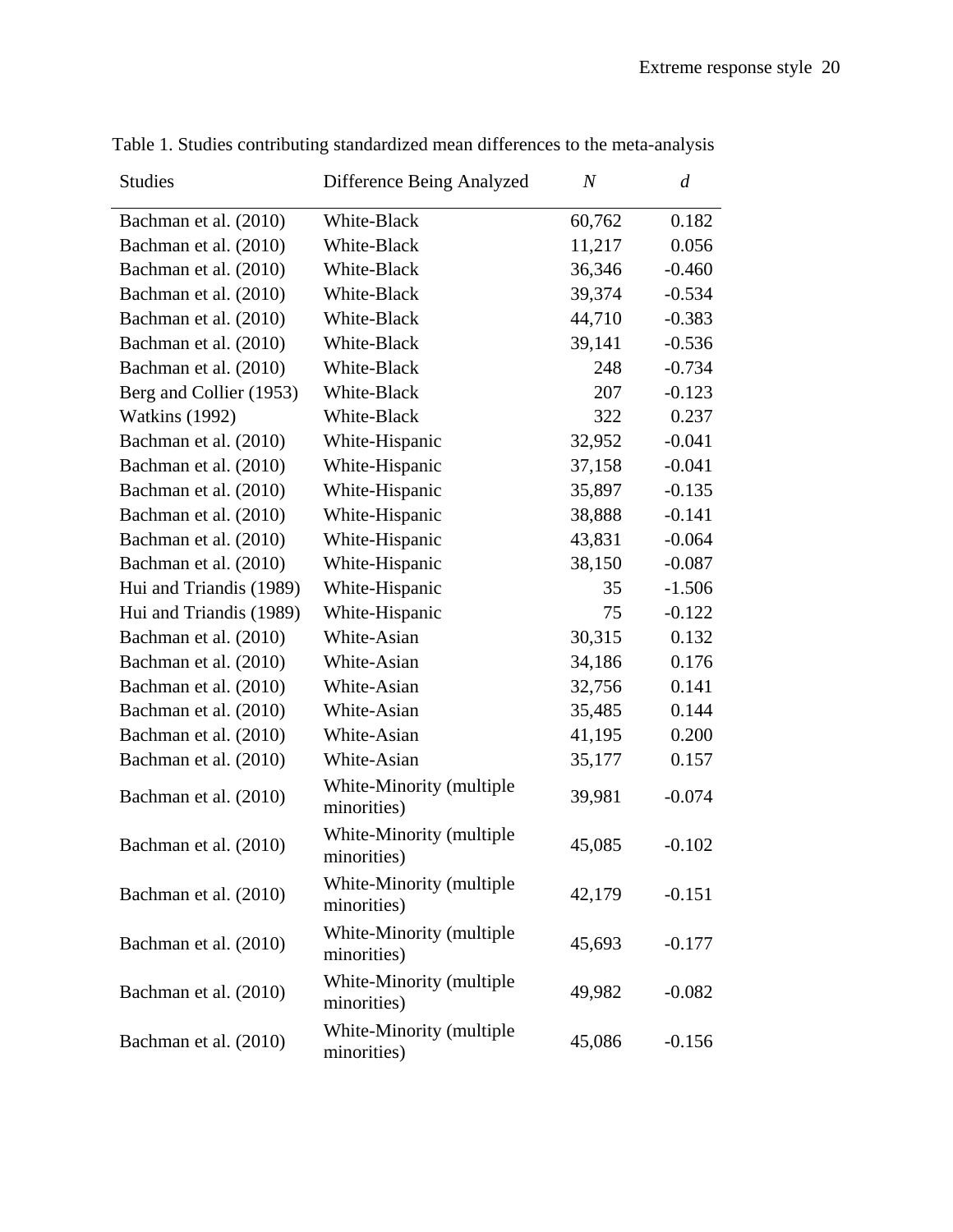Table 1 continued.

| <b>Studies</b>          | Difference Being Analyzed               | $\overline{N}$ | $\overline{d}$ |
|-------------------------|-----------------------------------------|----------------|----------------|
| Berg and Collier (1953) | White-Minority (multiple<br>minorities) | 248            | $-0.734$       |
| Berg and Collier (1953) | White-Minority (multiple<br>minorities) | 207            | $-0.123$       |
| Hui and Triandis (1989) | White-Minority (multiple<br>minorities) | 35             | $-1.506$       |
| Hui and Triandis (1989) | White-Minority (multiple<br>minorities) | 75             | $-0.122$       |
| Bachman et al. (2010)   | Female - Male                           | 60,762         | 0.182          |
| Bachman et al. (2010)   | Female - Male                           | 11,217         | 0.056          |
| Bachman et al. (2010)   | Female - Male                           | 9,348          | 0.182          |
| Bachman et al. (2010)   | Female - Male                           | 3,739          | 0.226          |
| Bachman et al. (2010)   | Female - Male                           | 65,437         | 0.164          |
| Bachman et al. (2010)   | Female - Male                           | 10,283         | 0.089          |
| Bachman et al. (2010)   | Female - Male                           | 9,348          | 0.158          |
| Bachman et al. (2010)   | Female - Male                           | 2,804          | 0.167          |
| Bachman et al. (2010)   | Female - Male                           | 73,568         | 0.119          |
| Bachman et al. (2010)   | Female - Male                           | 10,283         | $-0.035$       |
| Bachman et al. (2010)   | Female - Male                           | 8,413          | 0.096          |
| Bachman et al. (2010)   | Female - Male                           | 2,804          | 0.075          |
| Berg and Collier (1953) | Female - Male                           | 370            | $-0.506$       |
| Berg and Collier (1953) | Female - Male                           | 85             | 0.125          |
| Hui and Triandis (1989) | Female - Male                           | 35             | $-1.506$       |
| Hui and Triandis (1989) | Female - Male                           | 75             | $-0.122$       |
| Hamilton (1965)         | Female - Male                           | 104            | $-0.478$       |
| Johnson et al. (2005)   | Female - Male                           | 18,307         | 0.074          |
| <b>Watkins</b> (1992)   | Female - Male                           | 528            | $-0.105$       |
| Chen et al. (1995)      | US- Japan                               | 3,118          | 0.234          |
| Chen et al. (1995)      | US-Asian (multiple Asian<br>groups)     | 4,475          | 0.271          |
| Clarke III (2001)       | US-Mexico                               | 504            | $-0.148$       |
| Chen et al. (1995)      | US-Canadian                             | 2,861          | 0.267          |
| Clarke III (2001)       | <b>US-Australian</b>                    | 504            | $-0.128$       |
| Clarke III (2001)       | US-French                               | 504            | 0.175          |

Note. A negative d indicates the first group has a less extreme response than the second group; a positive *d* indicates that first group has more extreme responding that the second group. For example, a White-Black *d* that is negative indicates that Whites have a mean of extreme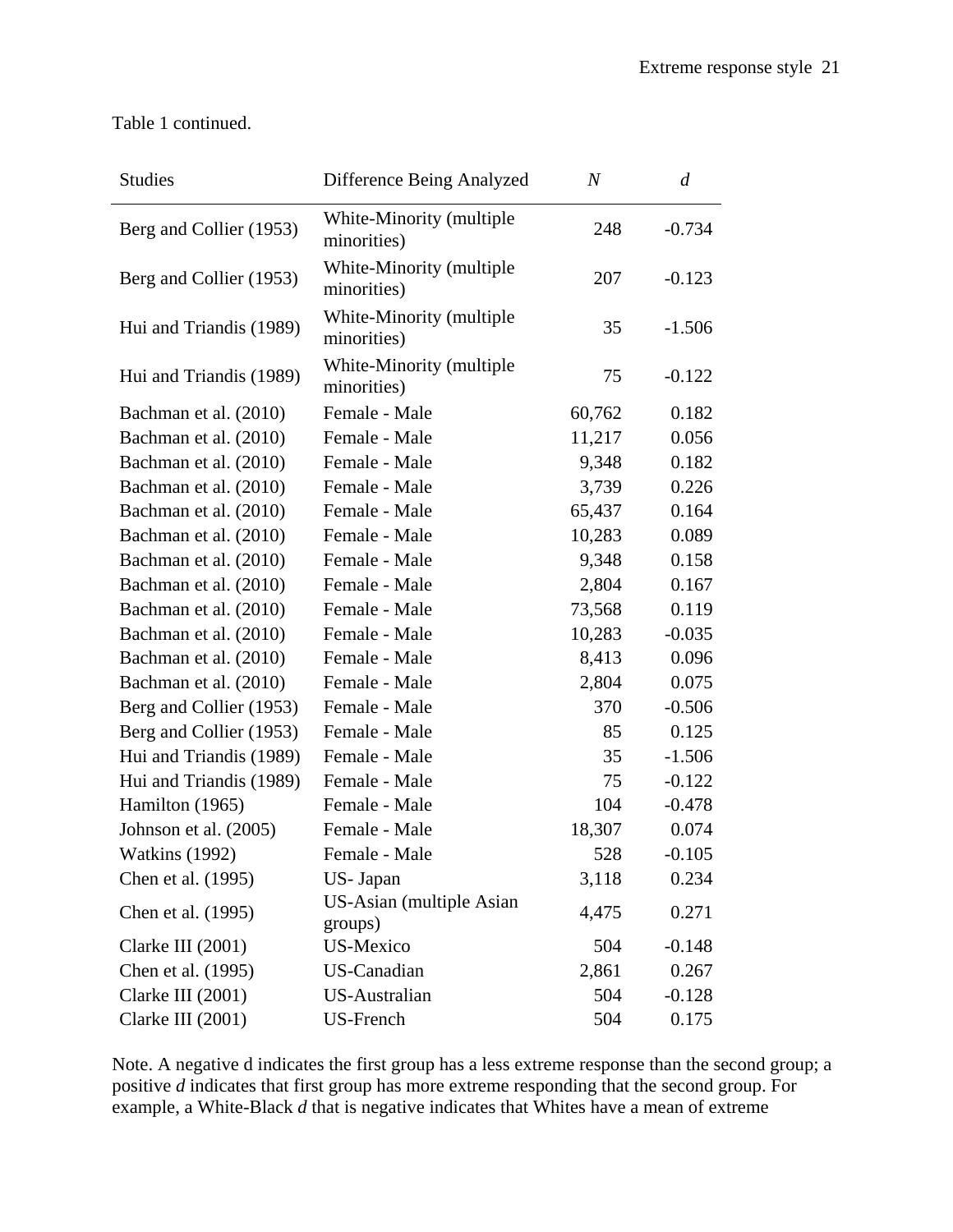responding that is below the Black mean. A Female-Male *d* that is positive indicates that females have more extreme responding than males.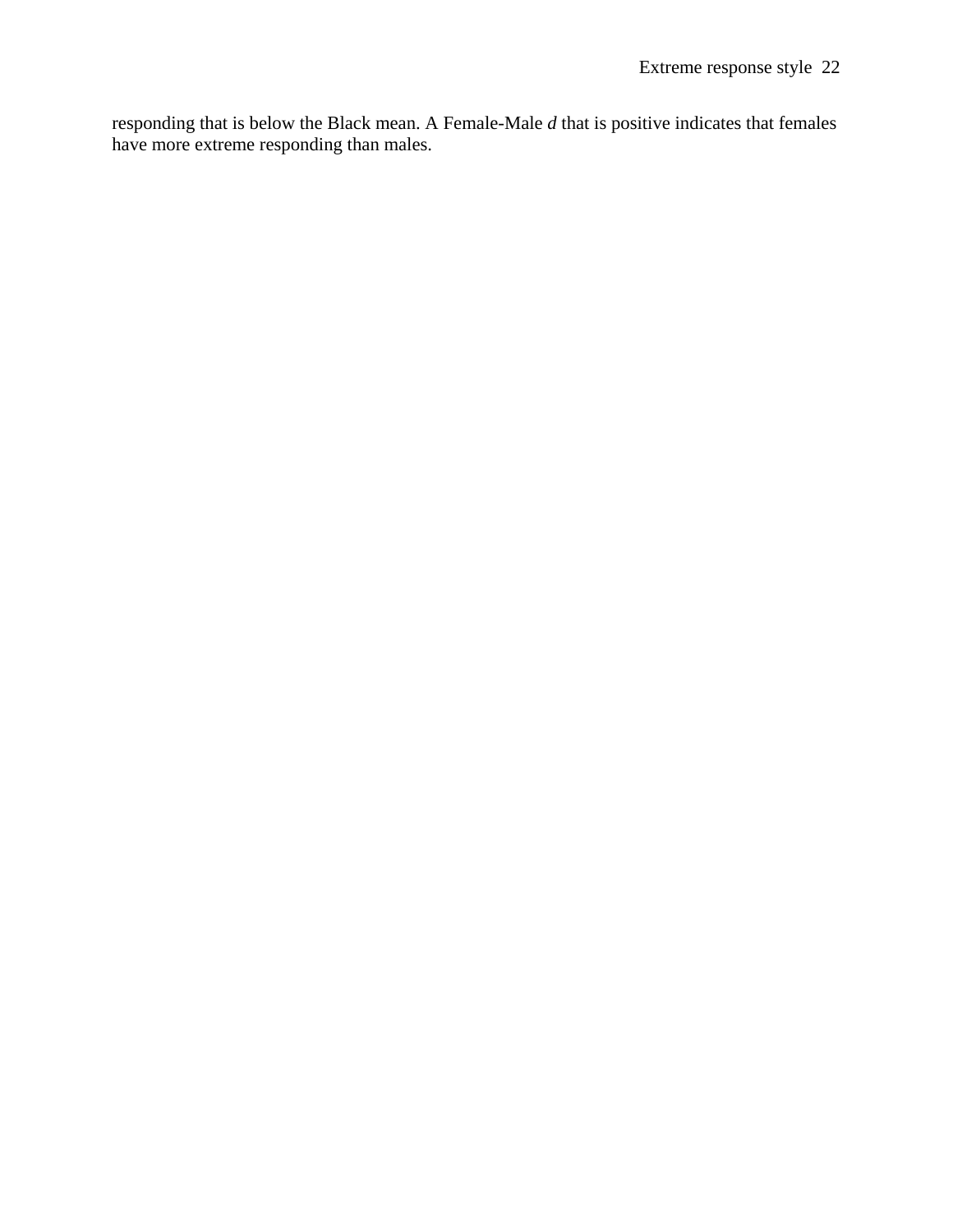# Table 2

Studies contributing correlation coefficients to the meta-analysis

| Study                               | Correlate                             | $\overline{N}$ | r        |
|-------------------------------------|---------------------------------------|----------------|----------|
| Das and Dutta (1969)                | Intelligence                          | 100            | $-.213*$ |
| Wilkinson (1970)                    | Intelligence                          | 131            | $-.295*$ |
| Gruber (1979)                       | Acquiescence<br><b>Response Style</b> | 1,797          | $.050*$  |
| Das and Dutta (1969)                | Acquiescence<br><b>Response Style</b> | 25             | .489*    |
| Clarke III (2001)                   | Acquiescence<br><b>Response Style</b> | 1,009          | .190*    |
| Meisenberg and<br>Williams (2008)   | Acquiescence<br><b>Response Style</b> | 79,053         | $.241*$  |
| Johnson et al. (2005)               | Acquiescence<br><b>Response Style</b> | 18,307         | $.050*$  |
| Baumgartner and<br>Steenkamp (2001) | Acquiescence<br><b>Response Style</b> | 10,477         | .590*    |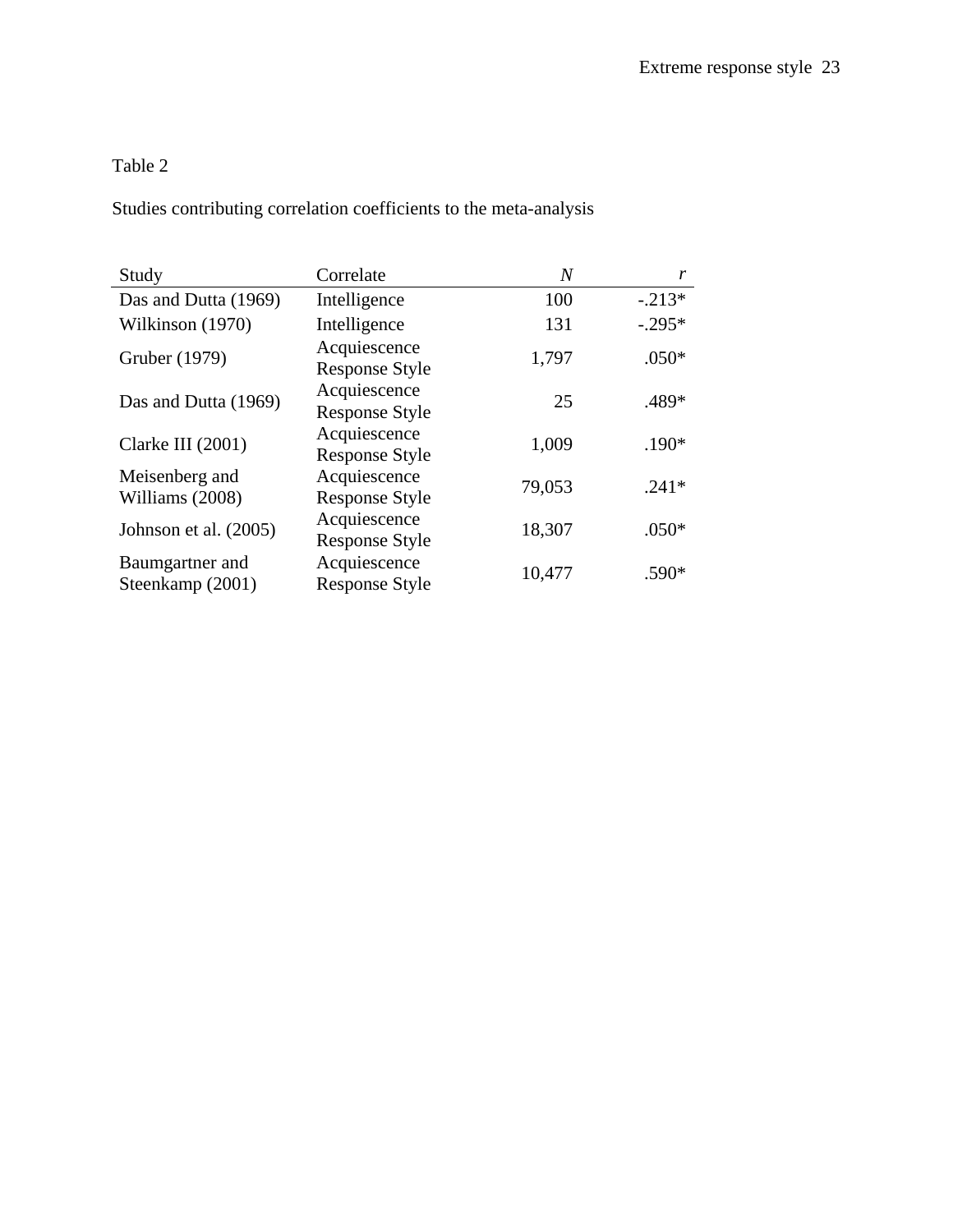# Table 3

|  |  |  |  |  |  |  |  |  | A list of studies used in vector correlation analyses |  |
|--|--|--|--|--|--|--|--|--|-------------------------------------------------------|--|
|--|--|--|--|--|--|--|--|--|-------------------------------------------------------|--|

| <b>Studies</b>             | Difference Being | Mean  | <b>ERS</b> | $\boldsymbol{N}$ |
|----------------------------|------------------|-------|------------|------------------|
|                            | Analyzed         |       | Percentage |                  |
| Ijzendoorn (1984)          | Age              | 21    | 0.480      | 175              |
| Marin et al. (1992)        | Age              | 31.9  | 0.452      | 263              |
| Marin et al. (1992)        | Age              | 34.7  | 0.421      | 150              |
| Marin et al. (1992)        | Age              | 31.2  | 0.425      | 363              |
| Marin et al. (1992)        | Age              | 38.8  | 0.351      | 229              |
| Marin et al. (1992)        | Age              | 37.6  | 0.716      | 245              |
| Marin et al. (1992)        | Age              | 31.8  | 0.576      | 243              |
| Marin et al. (1992)        | Age              | 38.2  | 0.252      | 1,037            |
| Marin et al. (1992)        | Age              | 46    | 0.224      | 13,803           |
| Zax et al. (1964)          | Age              | 40.3  | 0.452      | 30               |
| Zax et al. (1964)          | Age              | 37.5  | 0.233      | 30               |
| Zax et al. (1964)          | Age              | 20.33 | 0.306      | 15               |
| Zax et al. (1964)          | Age              | 20.67 | 0.146      | 15               |
| Zax et al. (1964)          | Age              | 11.93 | 0.161      | 38               |
| Zax et al. (1964)          | Age              | 12.2  | 0.139      | 42               |
| Hui and Triandis<br>(1989) | Education        | 12    | 0.218      | 17               |
| Hui and Triandis<br>(1989) | Education        | 12    | 0.520      | 18               |
| Hui and Triandis<br>(1989) | Education        | 12    | 0.226      | 38               |
| Hui and Triandis<br>(1989) | Education        | 12    | 0.256      | 47               |
| Marin et al. (1992)        | Education        | 13    | 0.452      | 263              |
| Marin et al. (1992)        | Education        | 14    | 0.421      | 150              |
| Marin et al. (1992)        | Education        | 12.3  | 0.425      | 363              |
| Marin et al. (1992)        | Education        | 14.4  | 0.351      | 229              |
| Marin et al. (1992)        | Education        | 10.6  | 0.716      | 245              |
| Marin et al. (1992)        | Education        | 15.1  | 0.576      | 243              |
| Marin et al. (1992)        | Education        | 11.1  | 0.252      | 1,037            |
| Marin et al. (1992)        | Education        | 12.7  | 0.224      | 13,803           |
| Zax et al. (1964)          | Education        | 10.07 | 0.452      | 30               |
| Zax et al. (1964)          | Education        | 10.76 | 0.233      | 30               |
| Zax et al. (1964)          | Education        | 14.53 | 0.306      | 15               |
| Zax et al. (1964)          | Education        | 14.73 | 0.146      | 15               |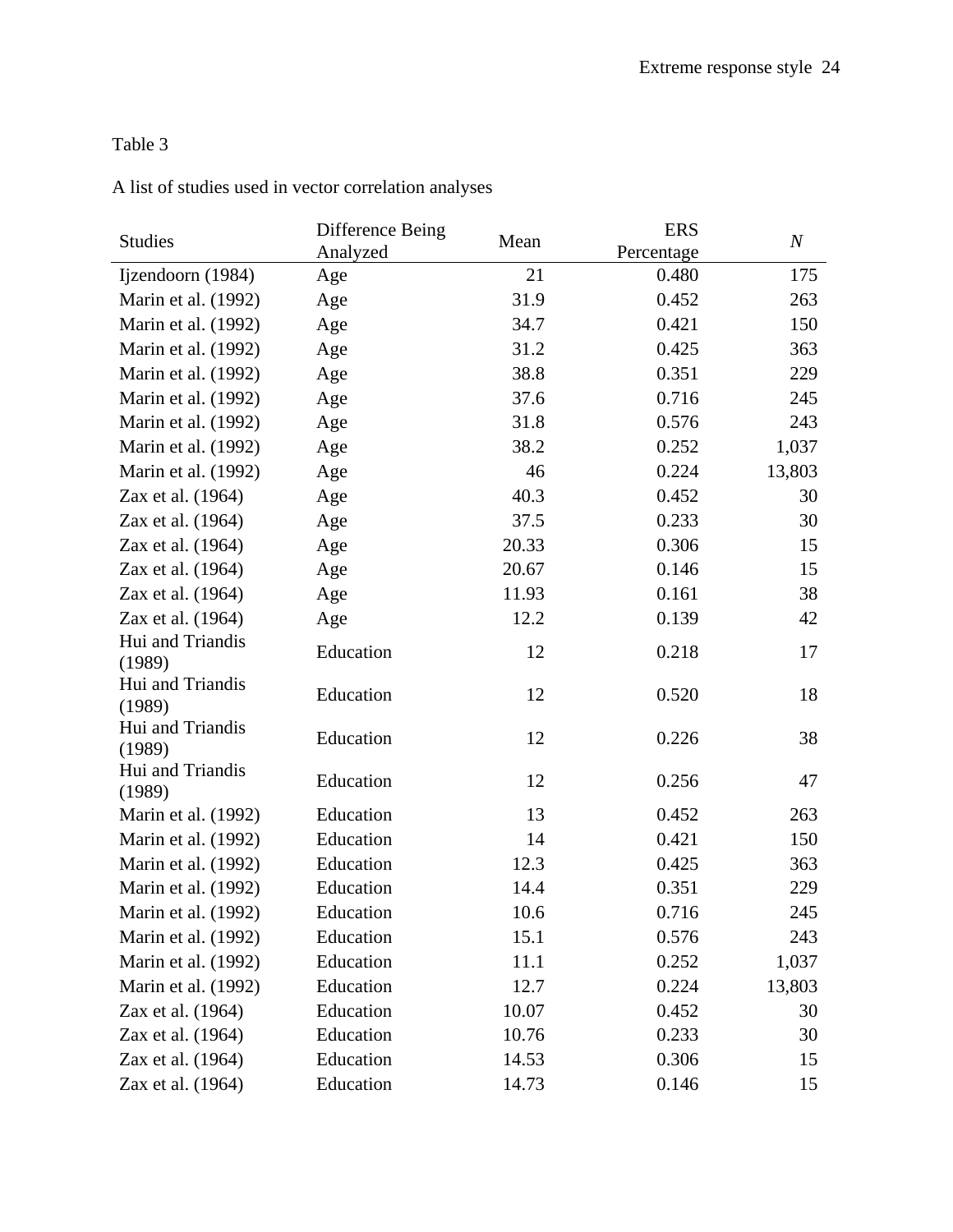| <b>Studies</b>                   | Difference Being<br>Analyzed | Mean   | <b>ERS</b><br>Percentage | $\boldsymbol{N}$ |
|----------------------------------|------------------------------|--------|--------------------------|------------------|
| Albaum et al. (2007)             | Number of Points<br>in Scale | 5      | 0.660                    | 217              |
| Dick (1976)                      | Number of Points<br>in Scale | 7      | 0.248                    | 3,060            |
| Dick (1976)                      | Number of Points<br>in Scale | $\tau$ | 0.616                    | 3,060            |
| Dick (1976)                      | Number of Points<br>in Scale | 7      | 0.645                    | 3,060            |
| <b>Hurley</b> (1998)             | Number of Points<br>in Scale | 5      | 0.207                    | 419              |
| Norman (1969)                    | Number of Points<br>in Scale | 7      | 0.167                    | 10               |
| Norman (1969)                    | Number of Points<br>in Scale | 7      | 0.138                    | 10               |
| Norman (1969)                    | Number of Points<br>in Scale | $\tau$ | 0.087                    | 10               |
| Weech-Maldonado et<br>al. (2008) | Number of Points<br>in Scale | 10     | 0.536                    | 215,712          |
| Zax et al. (1964)                | Number of Points<br>in Scale | $\tau$ | 0.452                    | 30               |
| Zax et al. (1964)                | Number of Points<br>in Scale | 7      | 0.233                    | 30               |
| Zax et al. (1964)                | Number of Points<br>in Scale | 7      | 0.306                    | 15               |
| Zax et al. (1964)                | Number of Points<br>in Scale | 7      | 0.146                    | 15               |
| Zax et al. (1964)                | Number of Points<br>in Scale | 7      | 0.161                    | 38               |
| Zax et al. (1964)                | Number of Points<br>in Scale | 7      | 0.139                    | 42               |
| Albaum et al. (2007)             | Number of Items<br>in Scale  | 6      | 0.660                    | 217              |
| Dick (1976)                      | Number of Items<br>in Scale  | 20     | 0.248                    | 3,060            |
| Dick (1976)                      | Number of Items<br>in Scale  | 20     | 0.616                    | 3,060            |
| Dick (1976)                      | Number of Items<br>in Scale  | 20     | 0.645                    | 3,060            |
| <b>Hurley</b> (1998)             | Number of Items<br>in Scale  | 18     | 0.207                    | 419              |

## Table 3 continued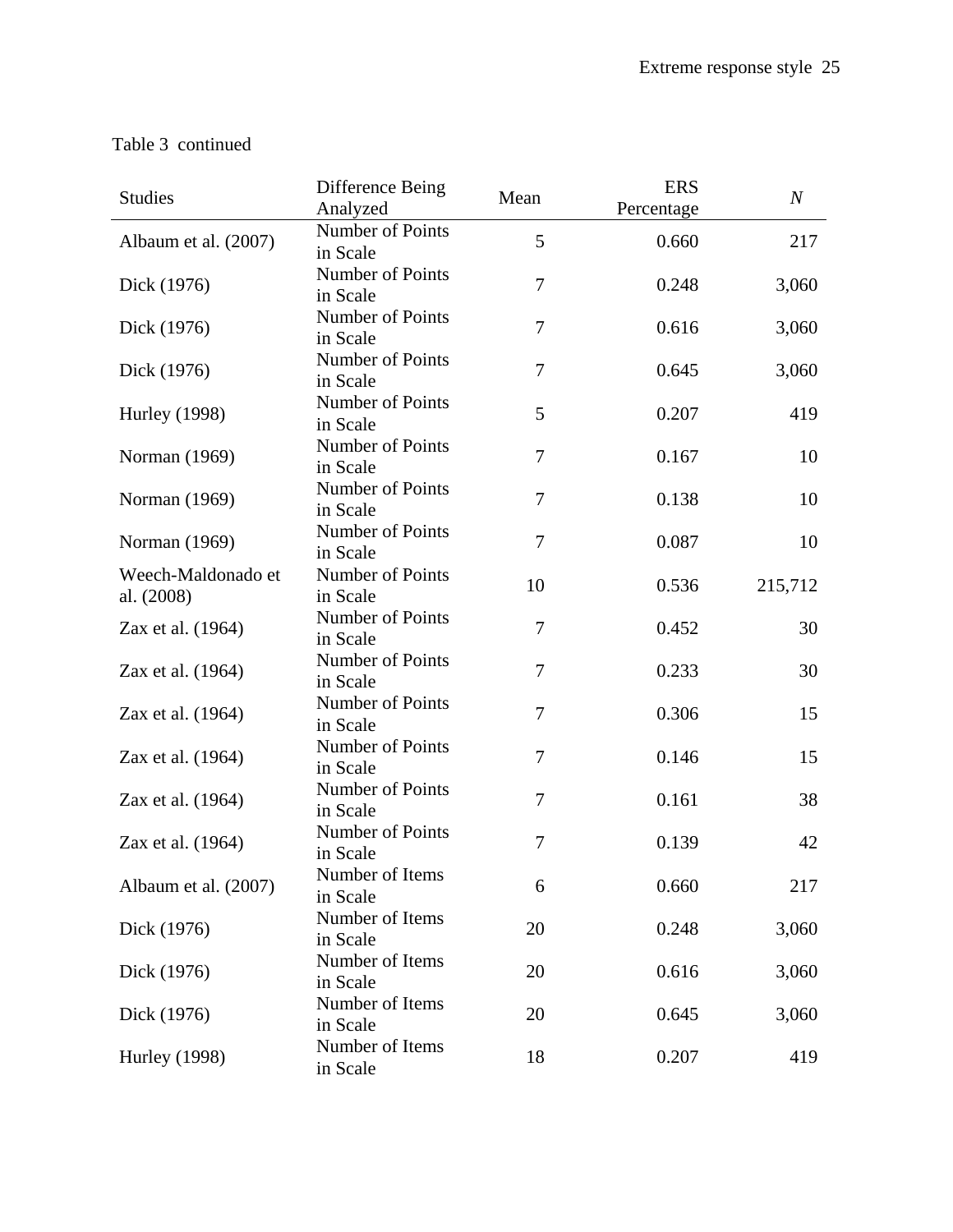| <b>Studies</b>    | Difference Being<br>Analyzed | Mean | <b>ERS</b><br>Percentage | $\boldsymbol{N}$ |
|-------------------|------------------------------|------|--------------------------|------------------|
| Ijzendoorn (1984) | Number of Items<br>in Scale  | 9    | 0.480                    | 175              |
| Norman (1969)     | Number of Items<br>in Scale  | 63   | 0.167                    | 10               |
| Norman (1969)     | Number of Items<br>in Scale  | 63   | 0.138                    | 10               |
| Norman (1969)     | Number of Items<br>in Scale  | 63   | 0.087                    | 10               |
| Zax et al. (1964) | Number of Items<br>in Scale  | 210  | 0.452                    | 30               |
| Zax et al. (1964) | Number of Items<br>in Scale  | 210  | 0.233                    | 30               |
| Zax et al. (1964) | Number of Items<br>in Scale  | 210  | 0.306                    | 15               |
| Zax et al. (1964) | Number of Items<br>in Scale  | 210  | 0.146                    | 15               |
| Zax et al. (1964) | Number of Items<br>in Scale  | 210  | 0.161                    | 38               |
| Zax et al. (1964) | Number of Items<br>in Scale  | 210  | 0.139                    | 42               |

## Table 3 continued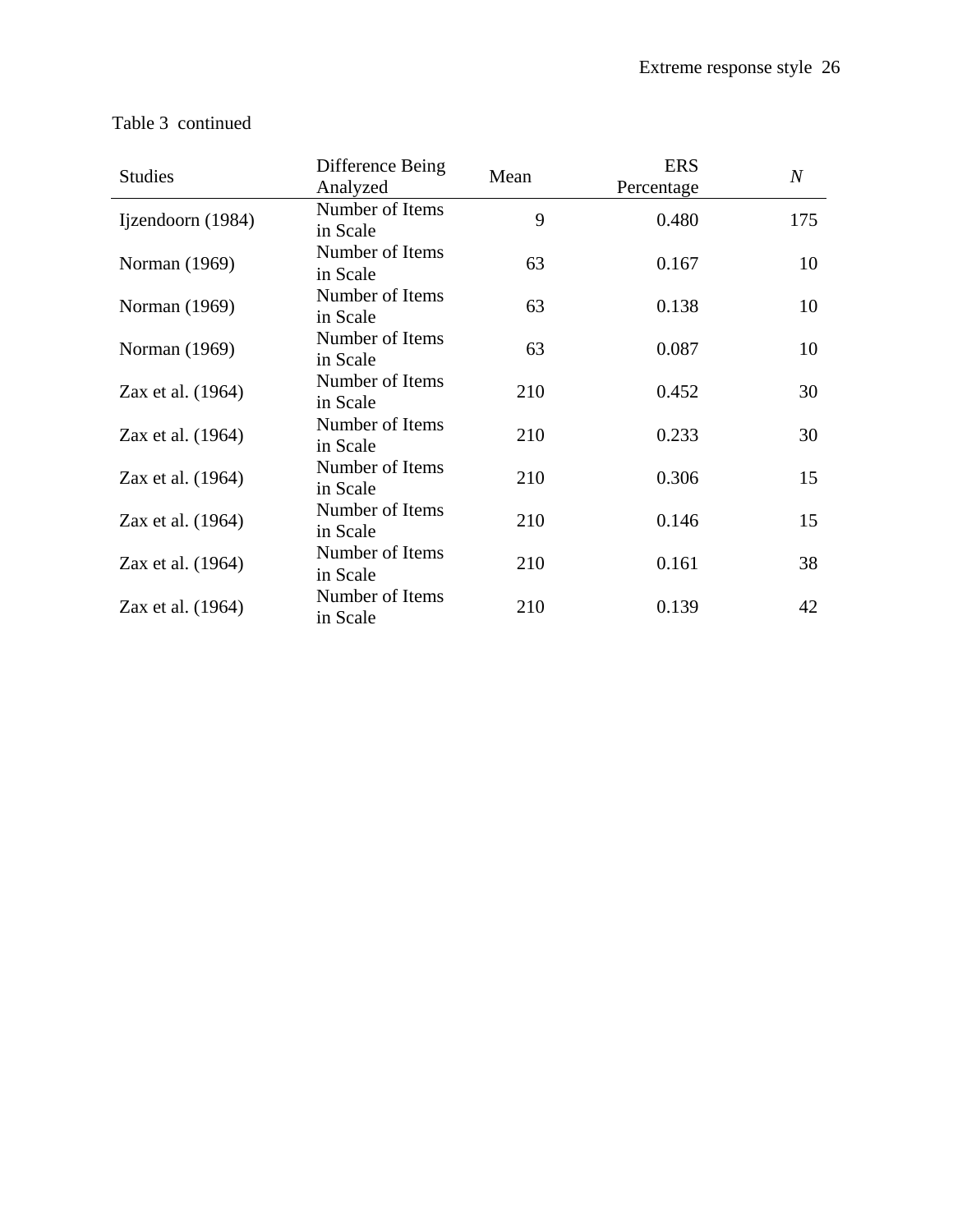### Table 4

Meta-Analysis of standardized mean differences between groups on ERS and correlations of intelligence and acquiescence with ERS

|                                         | Demographic Mean Differences |                                 |                  |                |                    |                |  |  |
|-----------------------------------------|------------------------------|---------------------------------|------------------|----------------|--------------------|----------------|--|--|
|                                         |                              | #                               | Confidence       |                |                    |                |  |  |
| Distribution                            | # Samples                    | <b>Studies</b>                  | $\it N$          | $\overline{d}$ | Interval           | $l^2$          |  |  |
| Race                                    |                              |                                 |                  |                |                    |                |  |  |
| White-Black                             | 9                            | 3                               | 232,327          | $-.254$        | $-.505$ to $-.002$ | 99.789         |  |  |
| White-Hispanic                          | 8                            | $\overline{c}$                  | 226,986          | $-.089$        | $-.130$ to $-.048$ | 87.063         |  |  |
| White-Asian                             | 6                            | $\mathbf{1}$                    | 209,114          | .158           | .137 to .179       |                |  |  |
| White-Minority (multiple<br>minorities) | 10                           | 3                               | 268,571          | $-.135$        | $-.173$ to $-.097$ | 91.365         |  |  |
| <b>Sex</b>                              |                              |                                 |                  |                |                    |                |  |  |
| Female-Male                             | 19                           | 6                               | 287,510          | .090           | .055 to .125       | 93.012         |  |  |
|                                         |                              | <b>Country Mean Differences</b> |                  |                |                    |                |  |  |
|                                         |                              | #                               |                  |                | Confidence         |                |  |  |
| Distribution                            | # Samples                    | <b>Studies</b>                  | $\boldsymbol{N}$ | $\overline{d}$ | Interval           | $l^2$          |  |  |
| US- Japan                               | 1                            | $\mathbf{1}$                    | 3,118            | .234           | .157 to .311       | $\overline{a}$ |  |  |
| US-Asian (multiple                      | $\mathbf{1}$                 | 1                               | 4,475            | .271           | .212 to .329       |                |  |  |
| Asian groups)                           |                              |                                 |                  |                |                    |                |  |  |
| <b>US-Mexico</b>                        | $\mathbf{1}$                 | $\mathbf{1}$                    | 504              | $-.148$        | $-.323$ to .027    |                |  |  |
| <b>US-Canadian</b>                      | $\mathbf{1}$                 | $\mathbf{1}$                    | 2,861            | .267           | . 181 to .353      |                |  |  |
| US-Australian                           | $\mathbf{1}$                 | $\mathbf{1}$                    | 504              | $-.128$        | $-.047$ to $.303$  |                |  |  |
| <b>US-French</b>                        | $\mathbf{1}$                 | $\mathbf{1}$                    | 504              | .175           | .00 to .350        |                |  |  |
| Correlations with ERS                   |                              |                                 |                  |                |                    |                |  |  |
|                                         | #                            | #                               |                  |                | Confidence         |                |  |  |
| Distribution                            | Samples                      | <b>Studies</b>                  | N                | $\mathbf r$    | Interval           | $l^2$          |  |  |
| Intelligence                            | $\overline{2}$               | $\overline{2}$                  | 231              | $-.260$        | $-.377$ to $-.135$ | 0.000          |  |  |
| Acquiescence                            | 6                            | 6                               | 110,668          | .266           | .078 to .436       | 99.817         |  |  |

\* A negative *d* indicates the first group has a less extreme response than the second group; a positive *d* indicates that first group has more extreme responding that the second group. For example, the White-Black *d* of -.254 indicates that Whites have a mean of extreme responding that is about one-fourth of a standard deviation below the Black mean. A Female-Male *d* of .09 indicates that females have slightly more extreme responding than males.